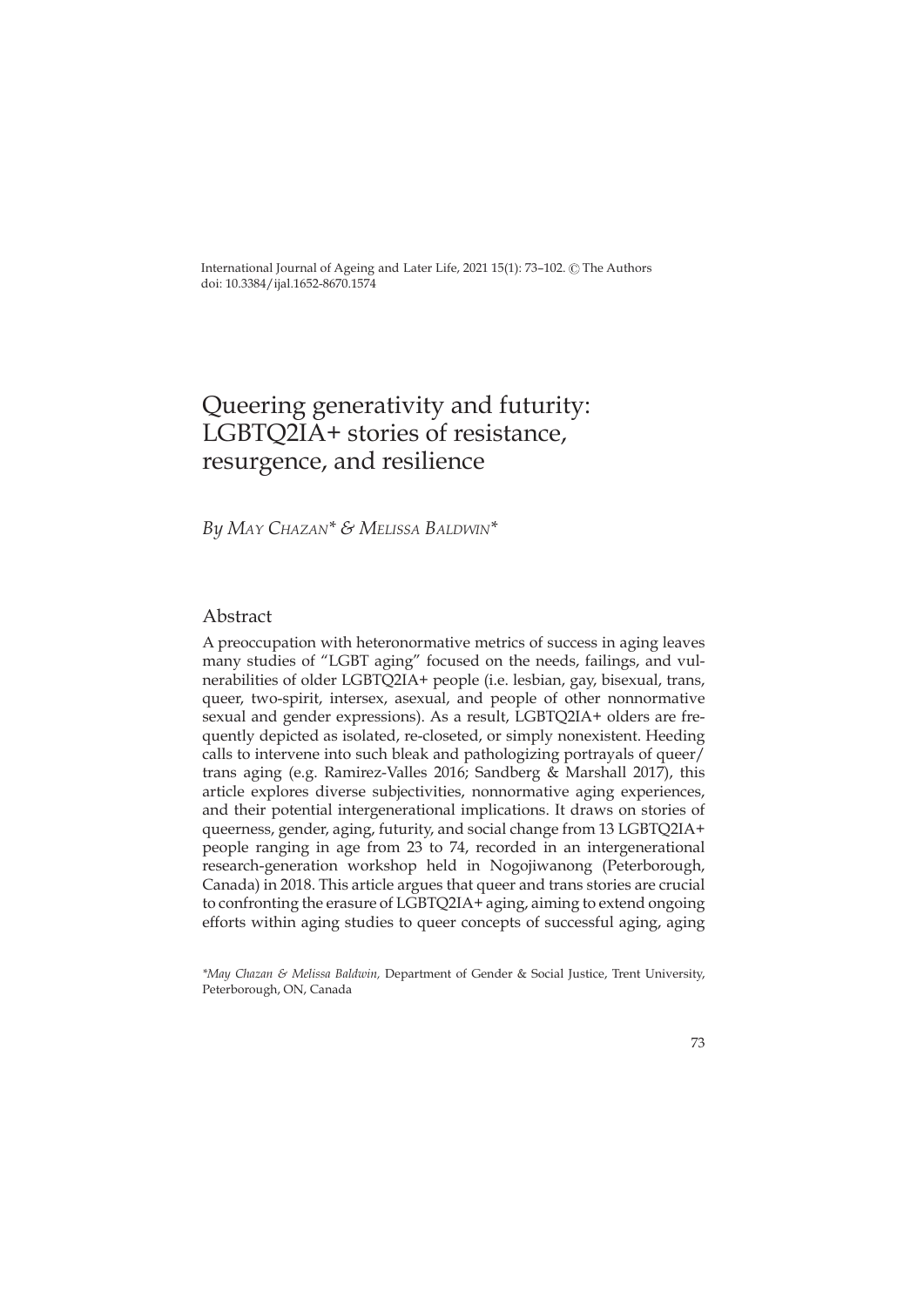futures, generativity, and intergenerationality. Ultimately, this article aims to complicate constricted understandings of queer/trans aging, instead of depicting LGBTQ2IA+ people aging with connection, pride, learning, and purpose, as well as with struggle and vulnerability.

Keywords: queer, trans, generativity, futures, successful aging, intergenerationality.

#### Introduction

Part of it is my own resistance to… the box that I grew up in… [Now] I appreciate that my world is broader and includes all colours of the rainbow. The narrow definitions of what it means to be human don't serve me, and they don't serve the world. – Dora, 61 years old

Well, I feel a lot safer than I did back then… and I think the word "queer" has opened up so much in my world in terms of the people, the beautiful people that have started circulating into my life, and making it safer to explore parts of myself, and to look at parts of myself that I hadn't before.

– Sandy, 27 years old

Throughout academic and popular discourse, older LGBTQ2IA+ people (including lesbian, gay, bisexual, transgender, queer, two-spirit, intersex, asexual people, and others whose sexual and gender identities do not conform to heterosexual and cisgender norms<sup>1</sup>) are frequently depicted as vulnerable, isolated, re-closeted, or simply nonexistent (Brown 2009; Hurd et al. 2020).<sup>2</sup> In gerontology, a preoccupation with heteronormative vectors of "success" in aging often functions to pathologize older queer and trans lives, with the majority of studies of LGBT aging focused on

<sup>&</sup>lt;sup>1</sup>We use this long acronym, as opposed to LGBT, as a challenge to the erasure of lesser-represented non-normative sexual and gender identities. For more information about these terms, consult <https://lgbtqia.ucdavis.edu/educated/glossary> or [www.the519.org/](http://www.the519.org/education-training/glossary) [education-training/glossary](http://www.the519.org/education-training/glossary)

<sup>2</sup> While some scholarship instead highlights the interdependent lives of older LGBTQ2IA+ people with their partners and chosen families (Fredriksen-Goldsen & Muraco 2010), narratives and studies focused on isolation, invisibility, loneliness, re-closeting, and the failures of these nonetheless prevail (e.g. Butler 2019; Harley et al. 2016; Perone et al. 2020), thus contributing to an ongoing trope of a despairing queer/ trans old age. While we recognize that some older LGBTQ2IA+ people experience loneliness associated with their aging, we problematize the idea of queer aging as *necessarily* lonely, or dominated by loneliness.

<sup>74</sup>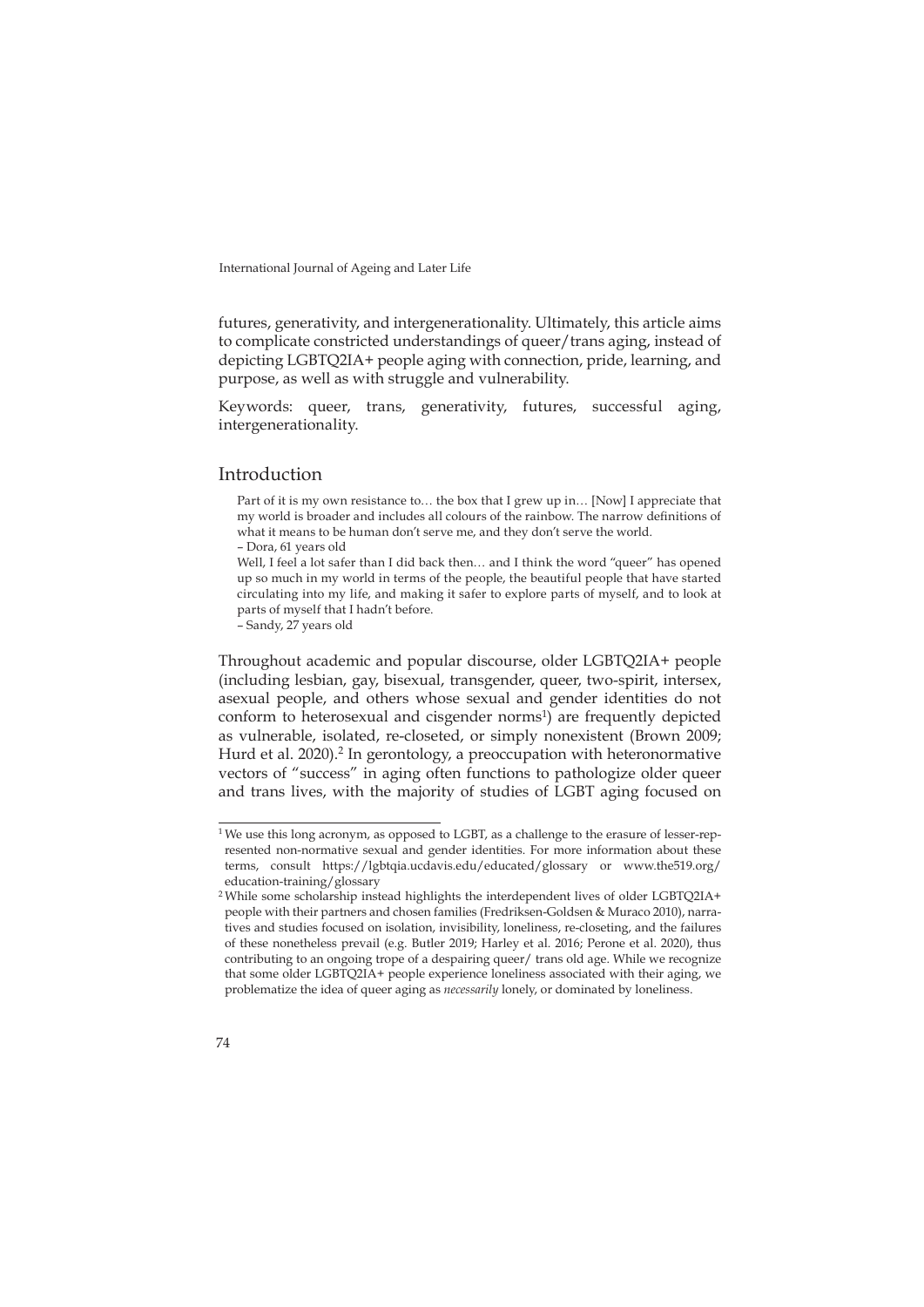the needs, failings, and vulnerabilities of older LGBTQ2IA+ people (Ramirez-Valles 2016). Though the field of "LGBT aging" has proliferated in recent years, it has been critiqued for a lack of substantive theoretical engagement and for the ways in which dominant aging narratives have continued to reproduce heterosexism (e.g. Sandberg & Marshall 2017). Analyses that delve into the complexities of aging futures among people of diverse subjectivities remain scarce (Brown 2009; Goltz 2013). Queer and trans people of all ages tend to be "figured by the cultural imagination as being outside of mainstream temporalities and standing in the way of, rather than contributing to, the promise of the future" (Port 2012: 3). Critics do continuously intervene into these bleak portrayals of aging and futurity (e.g. Ophelian & Florez 2016); yet, there remains a need for more sustained, nuanced, and theoretically engaged understandings of diverse, nonnormative aging experiences and their potential intergenerational implications (Jones 2011; Sandberg & Marshall 2017).

In the fall of 2018, 24 people from LGBTQ2IA+ communities in Nogojiwanong (Peterborough, Canada),<sup>3</sup> ranging in age from 23 to 74, gathered to tell stories of queerness, gender, aging, futurity, and social change, in an intergenerational research-generation workshop. Over 3 days, we shared stories, joked about childhood crushes, envisioned our futures, reveled in moments of joy in our identities, and remembered harmful experiences of homophobia, transphobia, ableism, and racism. With equal parts' wisdom and whimsy, each moment of this workshop was complex and vibrant, defying limiting narratives of queer and trans aging.

In this article, we draw on 13 of the stories generated through this workshop to explore how LGBTQ2IA+ people from two different age cohorts discuss their own sexual and gender identities, how these have changed over their lives, and how they imagine their aging futures. Specifically, we focus on six older storytellers born between 1944 and 1959 and seven younger storytellers born between 1986 and 1995. Intervening in the

 $3$  Nogojiwanong means "the place at the foot of the rapids" in Anishinaabemowin. This is the original name for the region 150 kilometres northeast of the major urban centre of Toronto, which includes the mid-sized city of Peterborough. This territory is governed by Treaty 20 and the Williams Treaties, which settler (non-Indigenous) governments, communities and corporations are neglecting to uphold (Gidigaa Migizi (Williams) 2018; Taylor & Dokis 2015).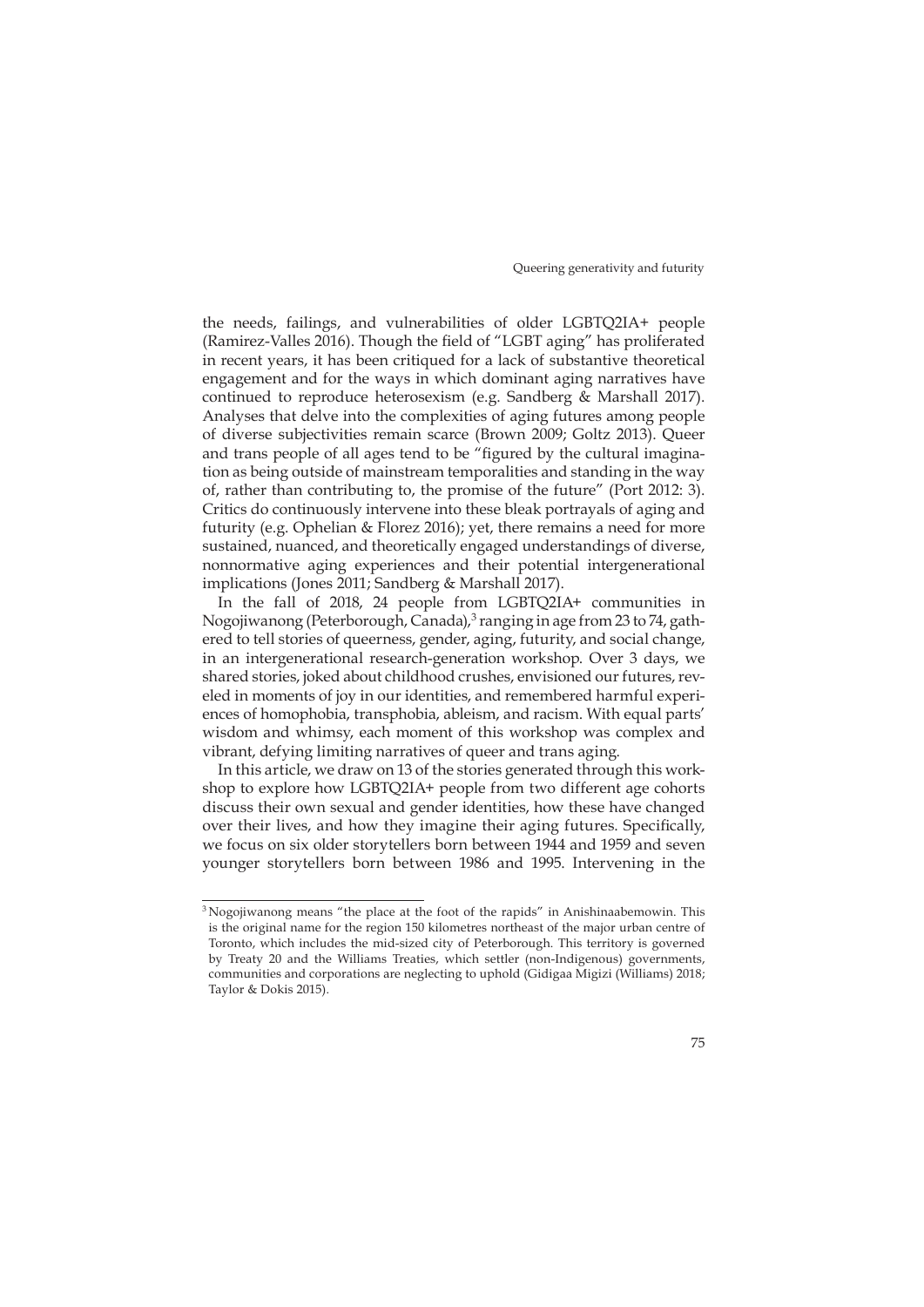silencing of older LGBTQ2IA+ people, which "render[s] elders invisible in queer theory and queerness invisible in gerontological theory" (Brown 2009: 66), these stories contribute to ongoing conversations in both aging studies and queer studies.

This article responds to calls to better understand diverse later lives, particularly the intricacies of queer and trans aging futures (Cruikshank 2008; Jones 2011; Rajan-Rankin 2018; Sandberg & Marshall 2017). Linn Sandberg and Barbara L. Marshall (2017), among others, challenge how dominant narratives of "successful aging" are predicated on heteronormative markers of a good life, tying success in later life to heterosexual coupledom and narrow reproductive understandings of generativity. By corollary, these narratives mark many nonnormative lives, LGBTQ2IA+ lives among them, as "failed" – a notion we confront with the complex and rich stories that emerged in our research.

Similarly, we consider the scarcity of work exploring the meanings and practices of intergenerationality among LGBTQ2IA+ communities, including queer conceptions of generativity (Goltz 2013; Hostetler 2009). In tandem with narratives of isolated queer and trans later life, literature on LGBTQ2IA+ aging often assumes a generational divide within queer communities (Cooper Fox 2007; Farrier 2015; Namaste 2014) with little apparent grounding in the lives, perspectives, or practices of LGBTQ2IA+ people (Krainitzki 2016; Rodriguez 2016). We, thus, draw on stories from our research to ask how aspects of generation and age might influence LGBTQ2IA+ experiences; how storytellers from different generations discuss their own aging futures in similar and/or contrasting ways; and whether and how storytellers experience, envision, and practice intergenerational exchange.

With our analysis, articulated through a four-part argument, we aim to extend ongoing scholarship by queering simplistic conceptions of successful aging, aging futures, generativity, and intergenerationality. First, while the stories in this research depict some key differences in how storytellers from different age cohorts describe their experiences, aging, futures, and identities, they, nonetheless, offer more commonality and overlap than they do divergence and, thus, contest assumptions of generational divides. Second, challenging marginalizing and no-future narratives, storytellers across both age cohorts strongly depict their aging as a process of unlearning and healing the internalized shame and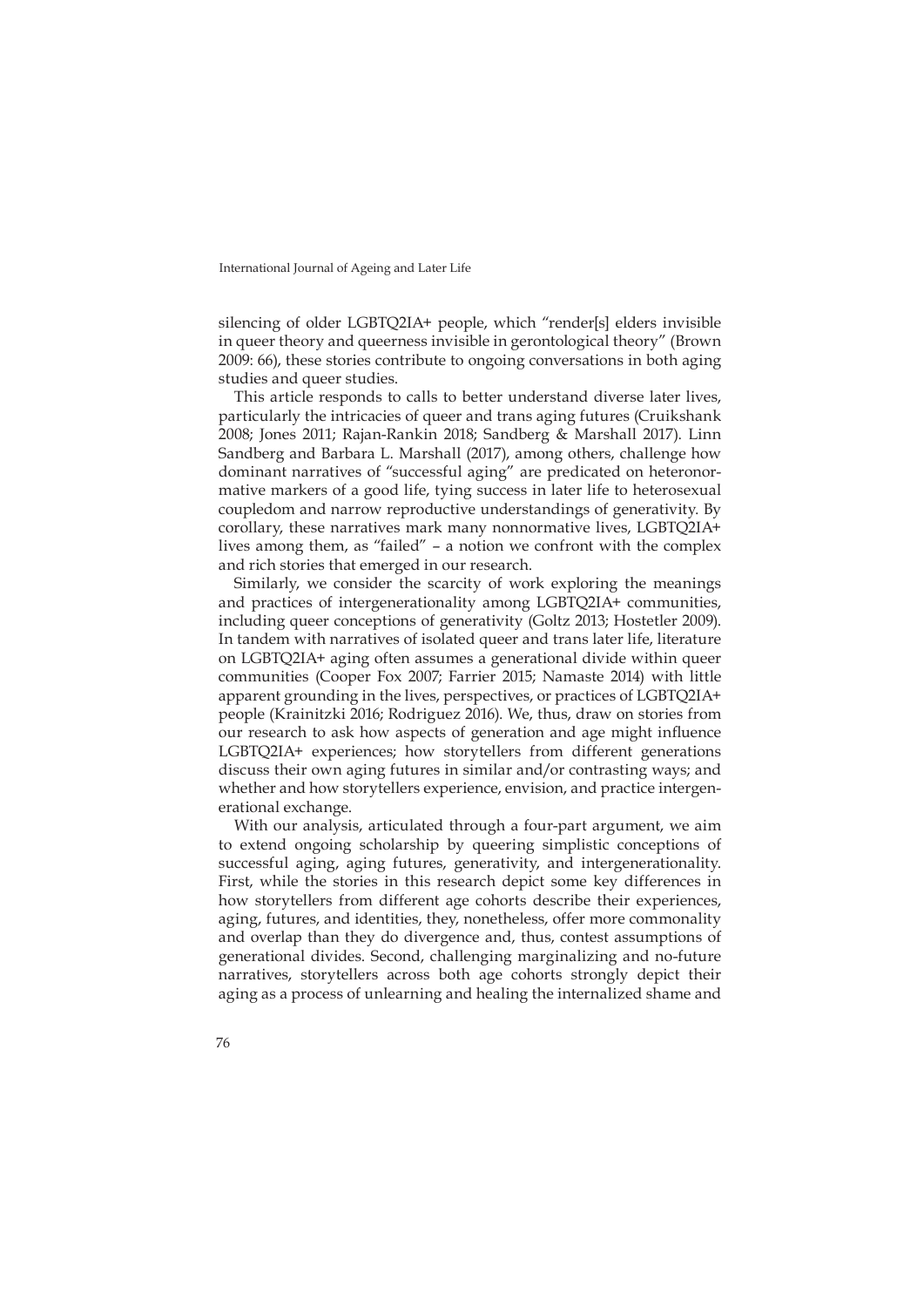cis-heteronormative expectations imposed on them in childhood. Third, confronting conceptions of generativity as based on hetero-reproductive relationships, these stories illuminate storytellers' sense of responsibility toward future generations, particularly within their extended families and LGBTQ2IA+ communities. Finally, beyond tropes of intergenerationality as "passing-down" knowledge from older to younger, the intergenerational connections within and among storytellers' lives illuminate deeply held commitments to and practices of learning, advocacy, and care, across ages in all directions.

Overall, then, this article offers complexity to constricted understandings of queer and trans aging, futures, and intergenerationality – shifting from pervasive narratives of queer old-age as isolated, risky, and limited toward stories that reveal connection, pride, learning, and purpose intertwined with struggle and vulnerability. We write for an aging studies audience, adding our work to ongoing interventions into the heteronormativity of successful aging discourses, and expanding and nuancing core gerontological concepts of intergenerationality and generativity.

# Methodology: Stories of Resistance, Resilience, and Resurgence

This article draws on stories recorded at an intergenerational LGBTQ2IA+ storytelling workshop held in October 2018 as part of "Stories of Resistance, Resilience, and Resurgence in Nogojiwanong/Peterborough," a multiyear research project (2016–2020) centring stories from groups that have historically been, and remain, least valued in academic scholarship and aging studies, including women and gender diverse people, people who are racialized, Indigenous peoples, people living with disabilities, and LGBTQ2IA+ people (Chazan 2018; Rajan-Rankin 2018). The project was initiated in 2016 when coauthor May Chazan was approached by a local activist organization to document a "people's history of activism in Peterborough," and build an archive of this work at Trent University. At the time of writing, we had completed three rounds of workshops, in 2016, 2017, and 2018, respectively; each paired with a different community organization, recording a total of 40 stories. Coauthor Melissa Baldwin assisted with organizing and facilitating all three workshops. The 2018 workshop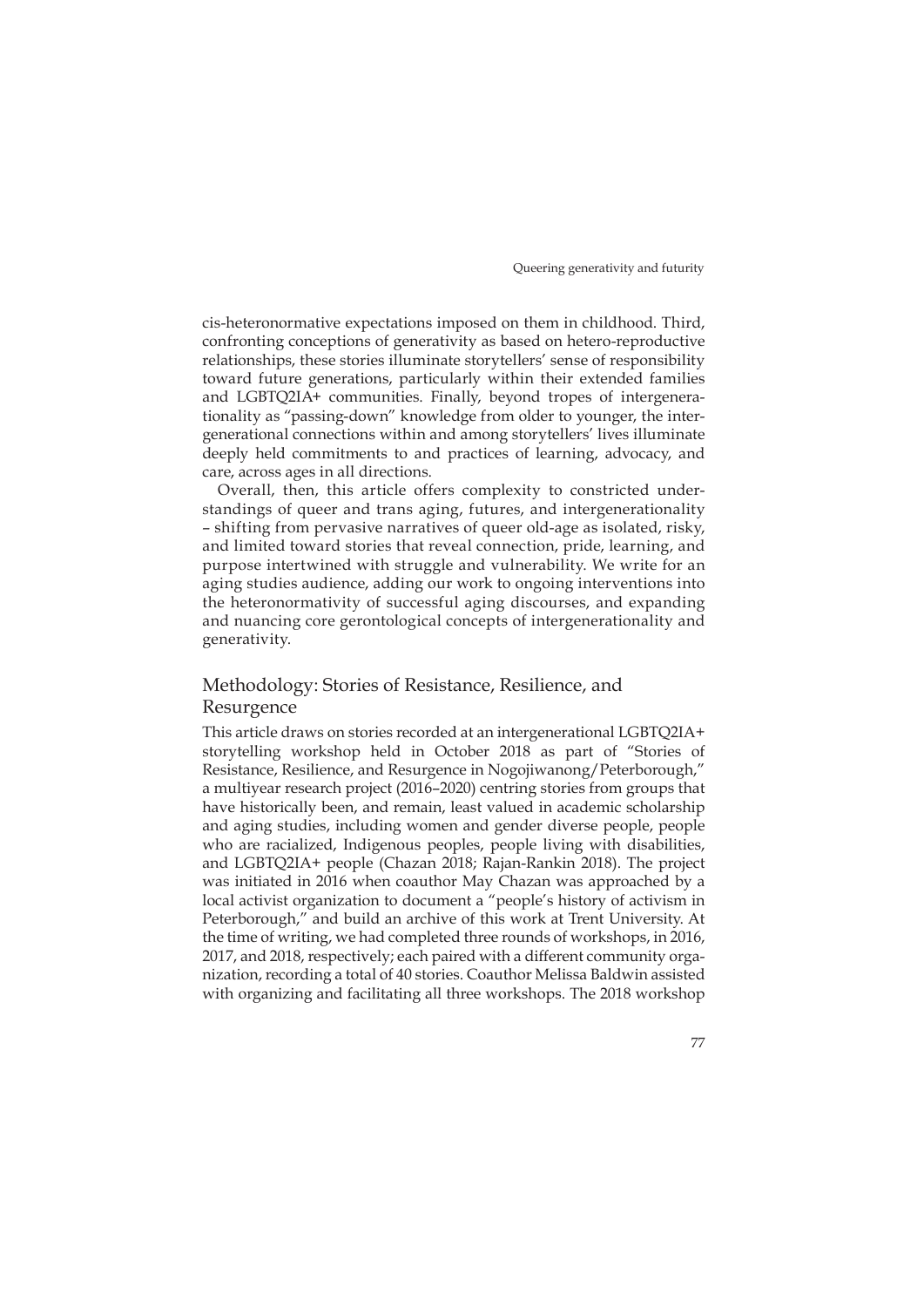was reviewed and approved by the Trent University Research Ethics Review Board in 2018, while the larger project as a whole was approved in 2016.

Critical storytelling methodologies posit storying as crucial decolonial, feminist, and queer forms of knowledge production (e.g. Sium & Ritskes 2013; Zepeda 2014). This approach – facilitating group storytelling workshops as a form of research – recognizes that contexts and relationships inform how stories are constructed, shared, circulated, and remembered. Through its attention to particularity, complexity, and relationality, storytelling-as-methodology has the potential to challenge dominant narratives and reveal multiple counter-narratives. This project combines storytelling workshops with participatory media-creation methodologies in order to offer participants direct input into how their stories are shared and circulated (e.g. Loe 2013).

The 2018 LGBTQ2IA+ workshop was organized in collaboration with anya gwynne from the Rainbow Youth Program at PARN – Your Community AIDS Resource Network and local queer organizer Ziysah von Bieberstein. Four additional researcher/facilitators from LGBTQ2IA+ communities assisted with the workshop. All participants were invited into the project through existing relationships with members of the research team and were living in the small Canadian city of Peterborough at the time of research. We recorded 16 individual stories, facilitated several roundtable discussions, and invited all participants to create personal "zines" guided by the following core questions:

- Do you want to start by introducing yourself and give us a sense of how you would describe who you are?
- How has your sexuality and/or gender changed at different times in your life, as you have aged?
- Is your gender and/or sexuality connected in some way to resistance or social change, and if so, please tell us about this?
- What is your relationship to this community Nogojiwanong? What is it like to be you in this place?
- How do you imagine growing older here in Nogojiwanong?

Our team of researcher–facilitators took audio recordings of the interviews and roundtables, as well as observational notes throughout the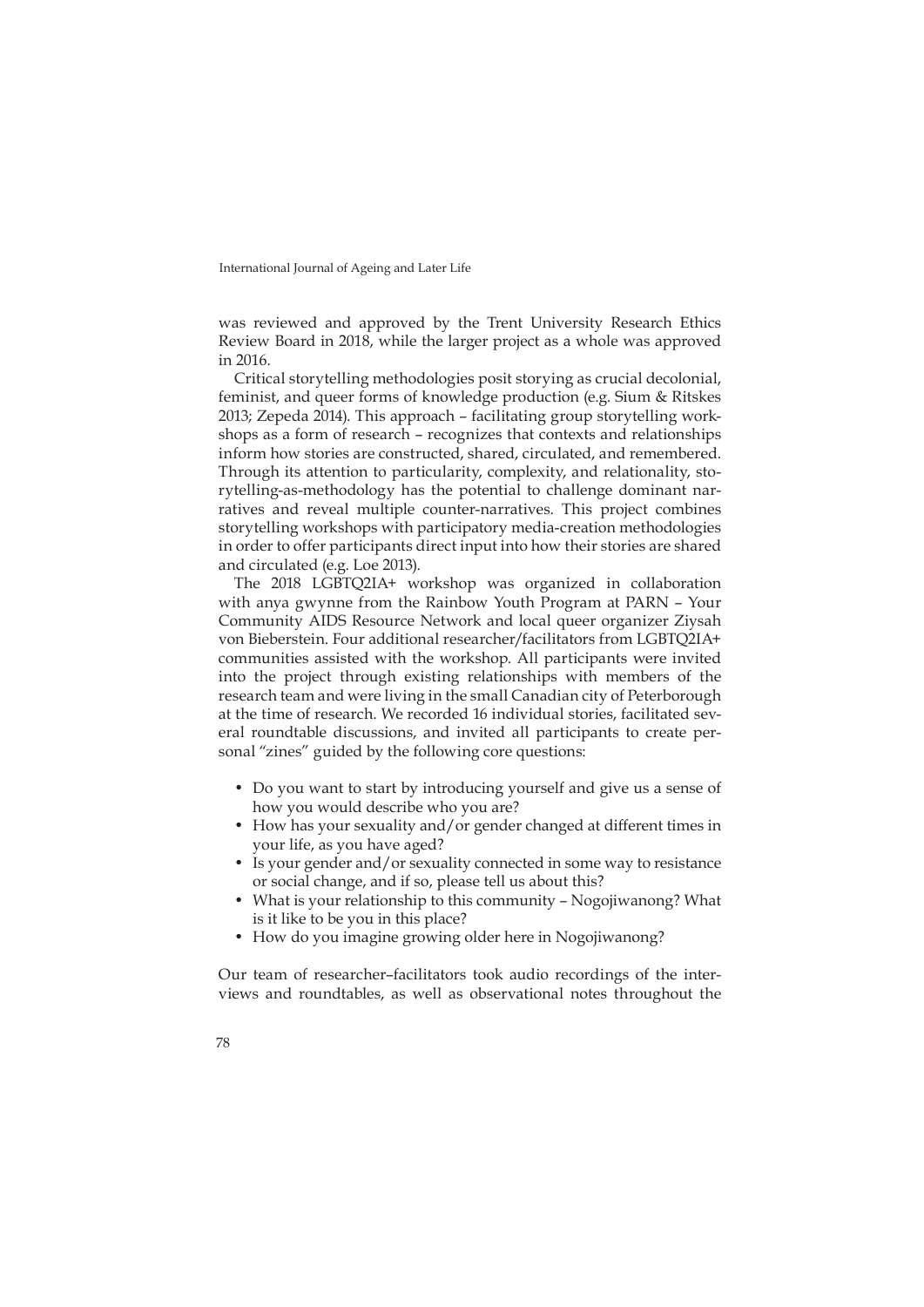workshop. Researchers worked together with storytellers to create short digital stories with the option to share them on the Aging Activisms website (see [www.agingactivisms.org](http://www.agingactivisms.org)) and in the Trent University Library and Archives (see [http://digitalcollections.trentu.ca/collections/sto](http://digitalcollections.trentu.ca/collections/stories-resistance-resurgence-and-resilience-nogojiwanong-peterborough)[ries-resistance-resurgence-and-resilience-nogojiwanong-peterborough\)](http://digitalcollections.trentu.ca/collections/stories-resistance-resurgence-and-resilience-nogojiwanong-peterborough).

In preparing to write this article, the authors engaged in an analytic process based on a grounded approach. This involved close readings of interview and roundtable transcripts and researcher–facilitator field notes produced in the 2018 workshop, followed by a combination of reflexive thematic and narrative analysis (see Braun & Clarke 2020<sup>4</sup>; Reid et al. 2016). Attending to storytellers' different ages and diverse backgrounds and experiences, this analytical process produced several key thematic areas, including generational differences (e.g. shifting sociopolitical contexts through time), intergenerational similarities (e.g. experiencing aging as a process of unlearning multiple internalized oppressions), (queering) generativity and intergenerational connection, shifting experiences of LGBTQ2IA+ identities throughout the lifecourse, responsibilities to the future, and more. The first three of these themes are central to this article. Indeed, to explore age and generational dynamics in this article, we focus our discussion around 13 of the recorded stories, selecting those falling within two broad but distinct age cohorts, and omitting three participants whose ages fall between these cohorts from this paper. The pseudonyms and ages (at the time of recording) of the storytellers of each cohort are as follows:

- Born between 1986 and 1995: Kit 23; Devon 23; Keenan 24; Lilo 24; Bailey 26; Sandy 27; Sam 32
- Born between 1944 and 1959: Cam 59; Dora 61; Mia 66; Marlowe 72; Basil 72; Callee 74

We draw on a small number of participants to offer in-depth, interconnected, and situated experiences and stories of LGBTQ2IA+ aging in one context. These stories are not intended to universalize nonnormative aging experiences, but instead, in their particularity and detail, to offer

<sup>&</sup>lt;sup>4</sup> With gratitude to the reviewer who shared this piece with us, we feel this gentle guide for thematic analysis, while new to us, resonates with the approach we took.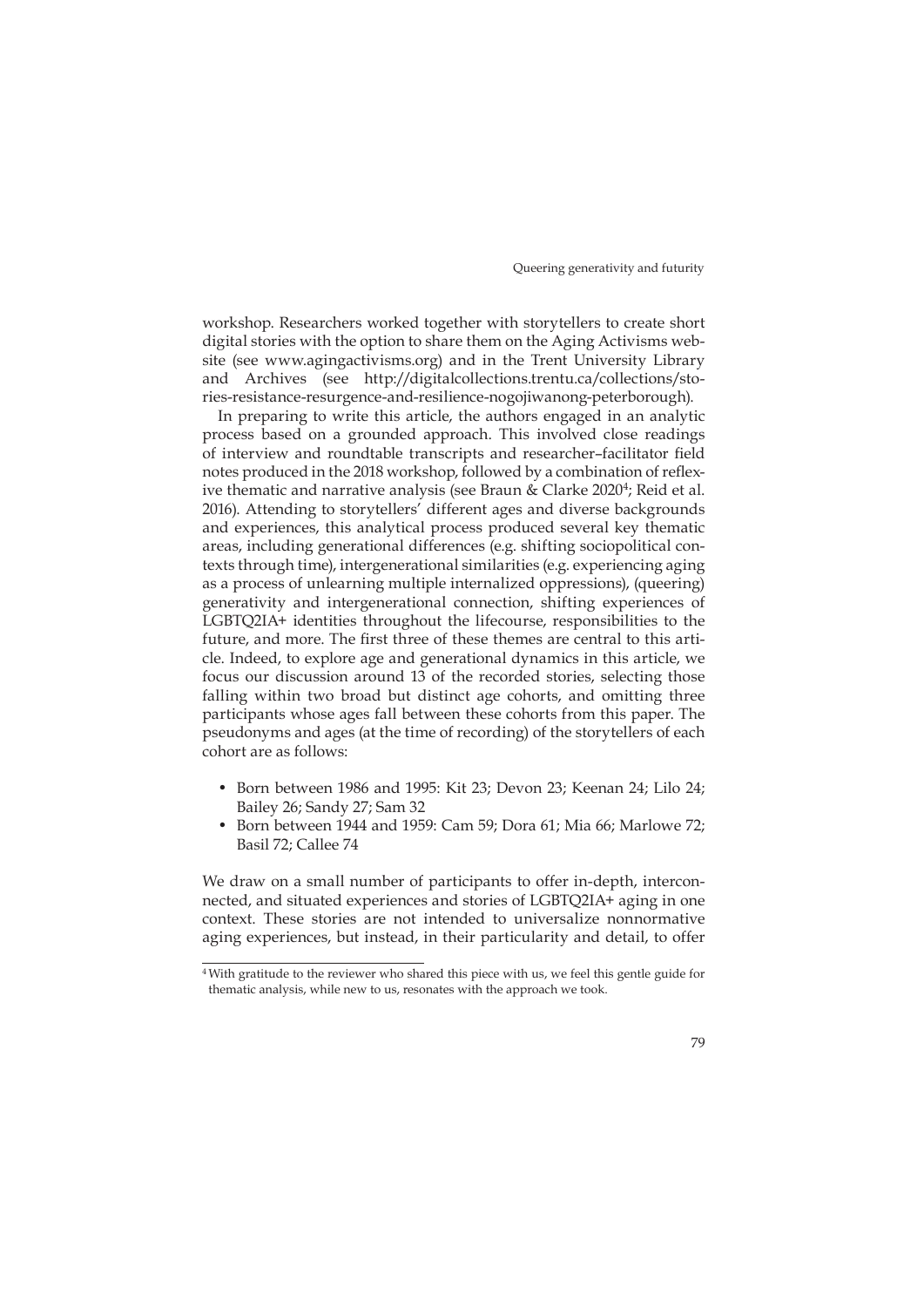important conceptual interventions into normative and widely circulated narratives. We hold such stories, and the intersubjectivity of their knowledge, as always theoretically generative.

The knowledge produced through this research is informed by the positionality of the authors as well as the activist focus of the research project. Many participants in this research were actively involved in LGBTQ2IA+ groups or community organizing in Peterborough, so our findings do not include the experiences of those who are more private about their sexual and gender identities. While we consider each of these participants as activists (based on our multifaceted understanding of quieter activisms, see Chazan 2018), most would not identify as frontline activists, and most do not have direct ties to formal LGBTQ2IA+ activism. As authors, we are both currently able-bodied, white settlers who had been living and working in Nogojiwanong, on Michi Saagiig Anishinaabeg territory for 5 years at the time of the research. Of different ages (43 and 27, respectively, at the time of the research), we are both part of various queer/trans/activist communities in Peterborough. Our social positions inform own experiences of aging, the questions we ask in our research and, thus, the concepts we have chosen to explore in this article. In addition, our relationships with participants and within the community more generally undoubtedly have informed the knowledge produced in our workshop. Although we did not personally know every participant at the start of the workshop, all were invited through existing relationships, and this allowed for a sense of trust from the outset. We acknowledge, however, that size of this community and our own varying levels of insiderness among participants could result in both intimacy and omissions. Hence, we ask readers to consider our analysis within this important context.

#### **Concepts**

At the intersections of critical aging studies and queer studies, the interpretation we offer in this article engages with – indeed, seeks to extend and queer – concepts of aging futures, generativity, and intergenerationality, while also challenging certain assumptions about queer futurity and LGBTQ2IA+ experience more generally. Our conceptualization of aging – as the nonlinear, ever-ongoing processes of change, learning, returning,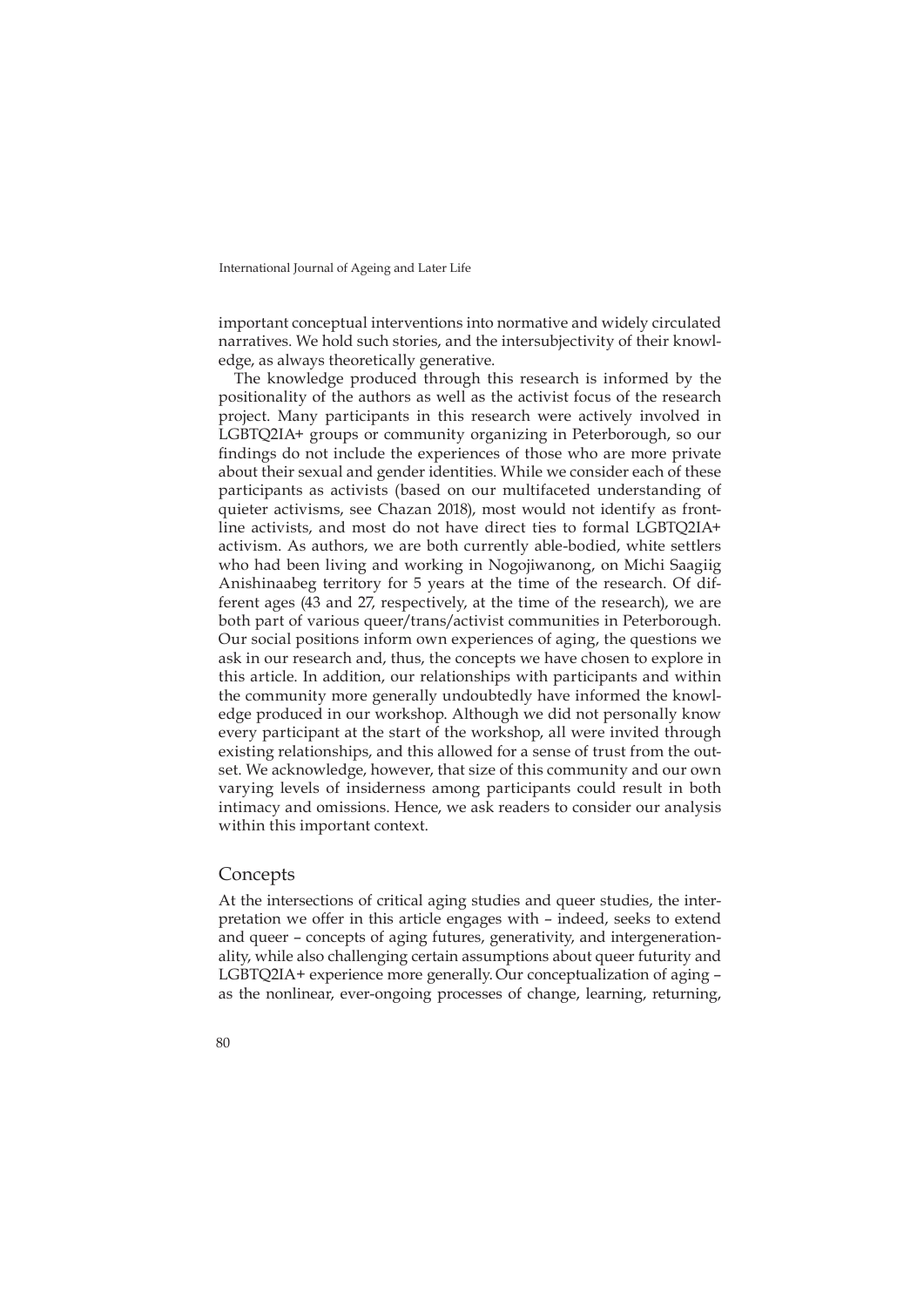thinking, and acting that happen from birth to death – underpins this analysis while intervening in narratives that equate aging with "old age." Most broadly, this analysis aims to challenge dominant depictions of nonexistent queer futures (Fabbre 2014; Goltz 2013), and heteronormative, ableist, classist, and whitewashed assumptions about "aging well" (Chazan 2019; Sandberg & Marshall 2017; van Wagenen et al. 2013) that disregard the joys and complexities of coming out,<sup>5</sup> living, and aging as LGBTQ2IA+ people.

The proliferating field of LGBT aging has largely focused on assessing and responding to the needs, risks, and concerns that older LGBTQ2IA+ people face as they age in a still-heteronormative world (e.g. de Vries & Croghan 2015; Fredriksen-Goldsen & de Vries 2019; Sears 2009). This scholarship examines older LGBTQ2IA+ people's experiences with service provision (e.g. Boulé et al. 2020); institutionalized homophobia and transphobia in medical and care contexts (e.g. Kattari & Hasche 2016; Kia 2016); financial, personal, and social insecurity in the context of queer and trans aging (e.g. Elmet 2016); older LGBTQ2IA+ people's fears of and tendencies toward isolation and loneliness (e.g. Butler 2019; Perone et al. 2020); their resilience in the face of the interlocking oppressions of ageism and cisheteronormativity (e.g. Fredriksen-Goldsen & de Vries 2019; Moane 2008; Witten 2014); and more. While this work is crucial, much of is still situates older queer and trans people as a population in need (e.g. Boulé et al. 2020; Ramirez-Valles 2016).

A resulting narrative of despair, isolation, and/or vulnerability, thus, arises, in part because many key concepts and theories within aging studies (including, for example, that of "generativity") remain limited by wider heteronormative assumptions (Boulé et al. 2020; Ramirez-Valles 2016). Scholars in this field have worked diligently to seek to better understand and provide for LGBTQ2IA+ aging *within* existing frameworks and institutional service structures, yet they rarely explore what older LGBTQ2IA+ people and their stories have to offer to revisioning concepts and theories of aging itself, or what LGBTQ2IA+ aging *could* look like

<sup>5</sup> While many storytellers highlighted different ways of "coming out" as an ongoing and ever unfinished process, we join challenges to the linear "coming out" narrative and recognize that "staying in" can also be a resistant and empowering choice (e.g. Hasmanová Marhánková 2019).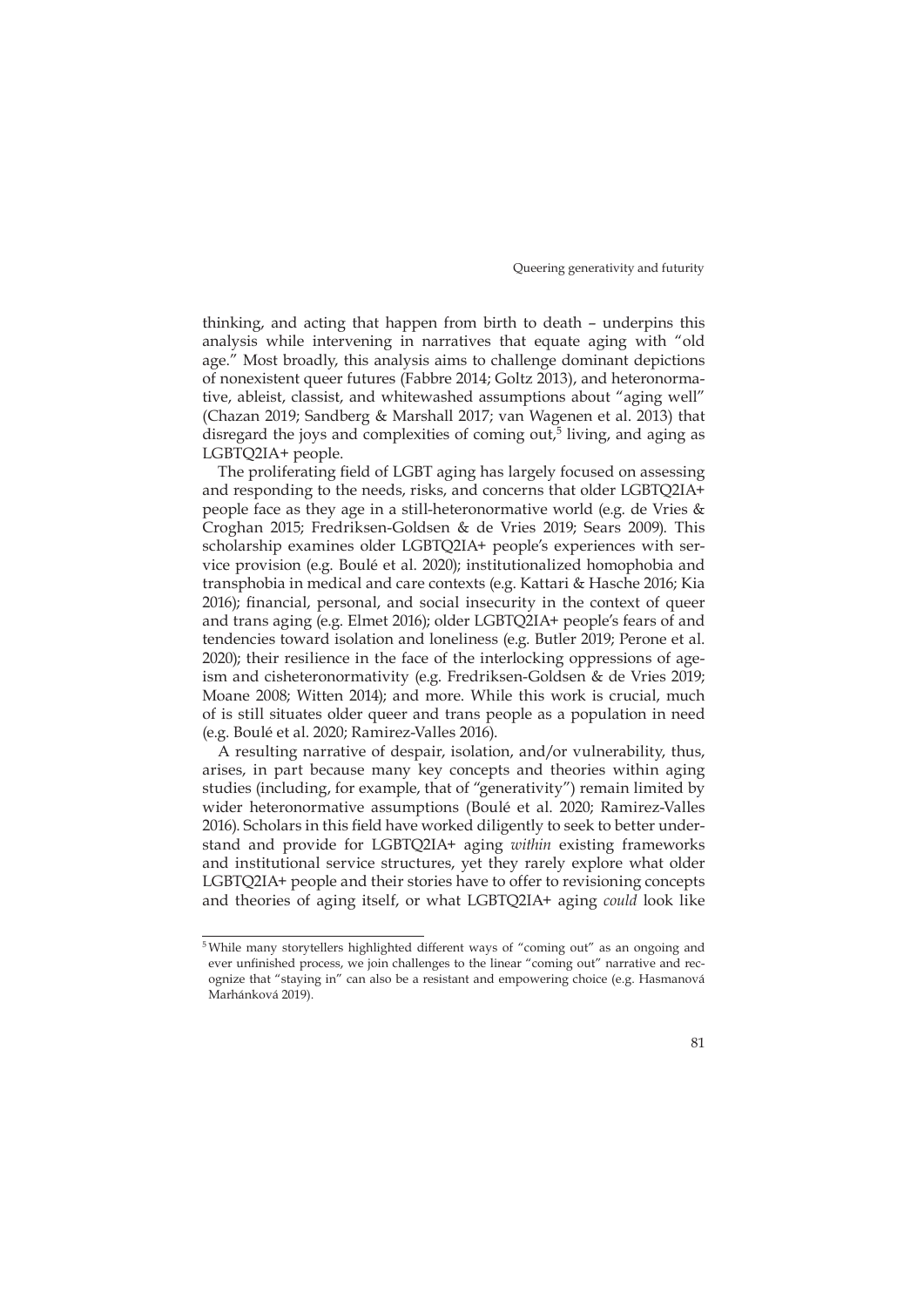when it is freed from ubiquitous heteronormativity. Like Jesus Ramirez-Valles, our "goal is to unmask the ways in which heterosexual dominant norms define what it means to be an older person" (2016: 20–21). We build on this work by attempting to further complicate and nuance mainstream narratives of queer later life and intergenerational queer connection.

Indeed, we heed calls for a more theoretically engaged project of queering aging (Hess 2019; Ramirez-Valles 2016; Sandberg & Marshall 2017) – which we take to mean challenging and confronting the heteronormativity within mainstream aging studies and gerontological concepts. We draw on Sandberg and Marshall's project of queering/cripping aging futures in the interpretation of our research, which calls into question the ways that "expectations of a good later life and happy aging futures adhere to some bodies and subjectivities over others" (2017: 2; see also Fabbre 2014; Ginsburg & Rapp 2017; Jones 2011; Rice et al. 2017, for more reflections on liveable crip and/or queer futures). Their work, like ours, contributes to a collective effort to make legible a multiplicity of positive futures – making spaces for lives lived outside of heteronormative, ableist, and otherwise constricting success-versus-failure binaries. Drawing on queer studies, we further interrogate the ways in which queerness (alongside disability, race, and so on) is positioned as antithetical to futurity (Brown 2009; Edelman 2004; Jones 2011; Kafer 2013; Muñoz 2009). We also seek to disrupt the disproportionate focus on young queer lives and challenge assumptions of queer aging as synonymous with frail, isolated, and re-closeted lives (Brown 2009; Goltz 2013; Kia 2016; Witten 2014).<sup>6</sup> We heed scholarly calls to make multiple, nuanced, nonnormative futurities legible outside of constricting success-versus-failure binaries (Jones 2011; Rice et al. 2017), by offering stories and perspectives shared by a particular group of LGBTQ2IA+ people, which illuminate complex and diverse later lives and highlight queer perspectives on aging futures. Before moving to these stories and perspectives, it is useful to introduce some of the key concepts against and through which we have interpreted this research, and to outline how our interpretations might, thus, extend existing scholarship.

<sup>6</sup> There are a small number of powerfully important exceptions to this framing, including the documentary *MAJOR!,* about trans activist Miss Major Griffin Gacy (Ophelian & Florez 2016), and the book *To survive on this shore: Photographs and interviews with transgender and gender nonconforming adults* (Dugan & Fabbre 2018).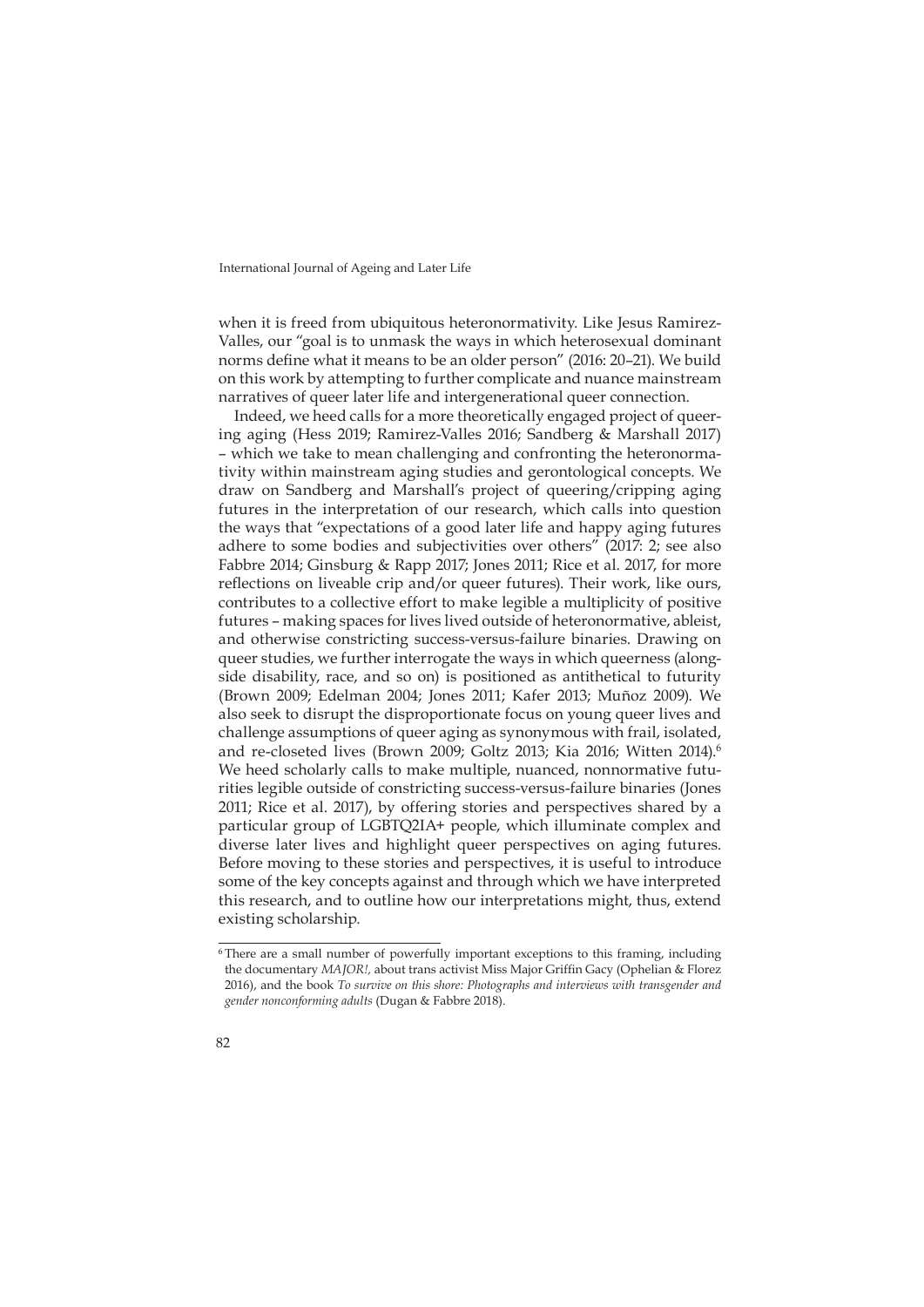Our analysis engages with and contests mainstream conceptions of generativity as connection to future life through hetero-reproductive relationships. Generative "success," which Sandberg and Marshall (2017) remind us is part and parcel of successful aging discourse, is generally represented through imagery of happy older couples spending leisure time with grandchildren: a capitalist consumerist vision that packages happy heteronormativity up with middle class ideals (see also Chazan 2019; Marshall 2018). As they explain, "depictions of older people with children and grandchildren suggest more than their reproductive success in the present – they are a frequent trope in establishing generativity and the extension of life into the future" (Sandberg & Marshall 2017: 4). This consistent "imagery of reproductive success" presupposes that it is "(hetero)kinship that makes later life meaningful and positive" (Sandberg & Marshall 2017: 3). Many scholars have critiqued the notion of generativity as reliant on reproduction, hetero family structures, linear temporalities, and colonial normativity (Chazan 2019; Dinshaw et al. 2007; Grande 2018; Hostetler 2009; Muñoz 2009), and exclusive to "conventional forward-moving narratives of birth, marriage, reproduction and death" (Halberstam 2005: 16). Instead, Jack Halberstam offers "queer time" as a concept of a life trajectory "unscripted by the convention of family, inheritance, and child-rearing" (Halberstam 2005: 16). We also build on Vanessa Fabbre's work on the ways that later life gender transitions expand "notions of queer temporality by drawing attention to growing older in ways that do not follow heteronormative scripts" (2014: 171). Her work, like ours, offers gestures of queer aging as a process of shedding internalized oppressions. We explore storytellers' connections to future generations and articulations of queer generativities, recognizing that few studies offer alternative practices or visions of generativity based on such perspectives (Hostetler 2009).

Furthermore, our analysis aims to challenge assumptions of generational divide or rupture, which are widespread in research and popular discourse on intergenerationality and queerness (Cooper Fox 2007; Farrier 2015; Krainitzki 2016). This perception of a queer generational divide discursively fractures queer intergenerationalities (see Connors 2019; Russell & Bohan 2005). Indeed, when they are not rendered moot by assumptions of insurmountable gaps, narratives of queer intergenerationality frequently relegate olders to the past and youngers to the future, with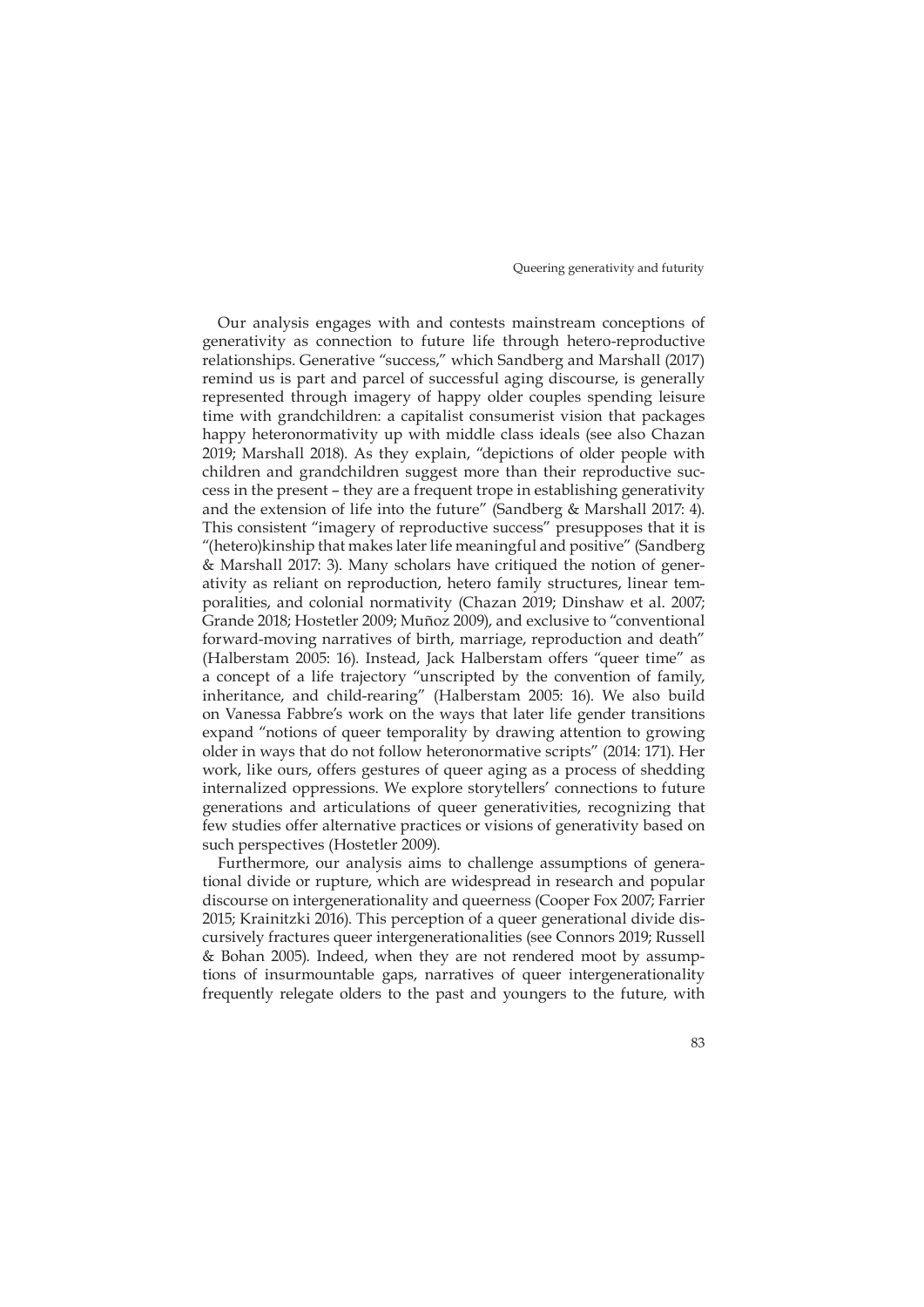being neither afforded agency nor connection to one another in the present (Chazan 2018; Chazan & Macnab 2018; Farrier 2015). Indeed, scholars tend to elide the rich presents and futures of older people, in favor of their pasts, while obscuring younger people's current knowledges and desires for cross-generational relationships. Judith Roof notes the tendency for studies of queer intergenerationality to "ignore intragenerational differences and intergenerational commonalities, and thrive on a paradigm of oppositional change" (1997: 72). Roof suggests that this assumption of generational divide "creates a sense of perpetual debt to the past, rather than a sense of sustained cooperative relations through time" (1997: 72). Relatedly, assumptions of generation gaps in activist writings and feminist scholarship often reinforce divisions which inhibit intergenerational work for change (Binnie & Klesse 2012; Chazan & Baldwin 2016). We explore both intergenerational overlaps and dissonances in this article (Adams & Poteat 2016), seeking a more nuanced understanding of whether and how generation is implicated in these stories of queer and trans aging.

Finally, this analysis seeks to move beyond assumptions of unidirectional passing down of knowledge, which position the old as "archives of political experiences and discursive repositories" and the young as impressionable and inexperienced (Binnie & Klesse 2012: 580; see also Cooper 2014). Farrier (2015) argues that narratives of queer intergenerationality often focus on passing down the torch of history, most typically limiting intergenerationality within the bounds of conventional familial relations. We examine how intergenerationality is actually discussed and practiced by queer and trans people of different ages. From the stories shared in our research, we highlight some of the specific ways both younger and older storytellers describe their own practices of intergenerational connection.

#### Generational Differences among Storytellers

We turn to the findings of this research by exploring two key themes widely present among older storytellers, which contrast the perspectives shared by younger participants. While commonalities were greater than differences between age groups, there are some important distinctions in political context, which shape intergenerational conversations about queerness, and therefore, warrant attention here. First, we note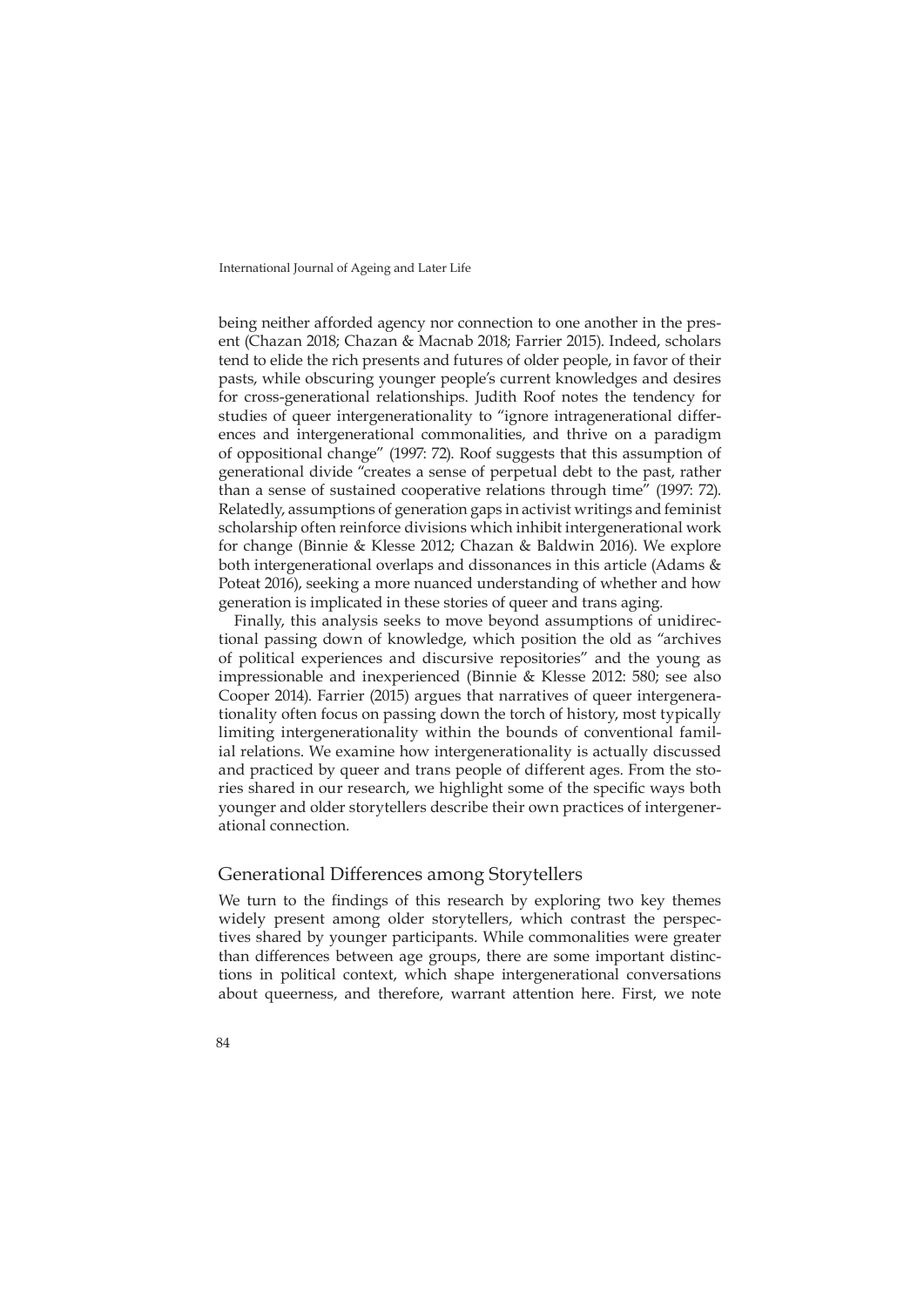generational differences related to sociopolitical context: specifically, the older cohort discussed the ongoing impacts, still felt decades later, of growing up in a time of LGBTQ2IA+ repression without protections, supports, or access to knowledge about nonnormative genders and sexualities. Second, in contrast to younger storytellers, they raised significant concerns, fears, and vulnerabilities around growing older as queer people. Before we explore each of these findings in more detail, it is important to highlight the diversity and complexity among older storytellers' (later) lives (see Table 1).

The documented history of LGBTQ2IA+ struggles in Canada (Irving & Raj 2014; Namaste 2014; Tremblay 2015) indeed offers a trajectory of legal, political, normative, and attitudinal change over the past 70 years.<sup>7</sup> With drastic shifts in the legal context, as well as in gender roles and expectations, it is not surprising that differences sprouted between the experiences and expressions of storytellers of different ages. Older storytellers discussed the lingering impacts of what it was like to live and work at a time when homosexuality was criminalized. Many also described having no awareness as children of the possibilities of queerness, no representation of nonnormative sexual identities in their lives (at school, in their families, at church, and in the media), and little to no language about gender diversity. While some younger storytellers shared similar stories of lacking access to information, the older cohort experienced longer-lasting and more pervasive internalized shame and oppression.

Like many of the older storytellers, Callee's and Basil's words are illustrative of childhood confusion followed by criminalization in early adulthood. Callee (74, a "Sapphic queer woman") described her early years as a time when the expectations on her were completely out of sync with her body's knowledge of who she was, but she had "no words" or way to make sense of the confusion, restriction, and pain she experienced. She says,

The time I was born… it wasn't like there was just silence, but it was a *fortified* silence…. So, even though innumerable messages had come to me over time, messages of truth… I had no passageways in my neurons that could bring it up to the conscious mind where thought was possible.

 $^7$  Though legal protections of LGBTQ2IA+ rights do have positive material effects, we recognize that trends toward "queer inclusion" in settler colonial law are not a simple marker of progress nor a signal of the eradication of homophobia, and that these legal rights are not applied equally to everyone (Dryden & Lenon 2015).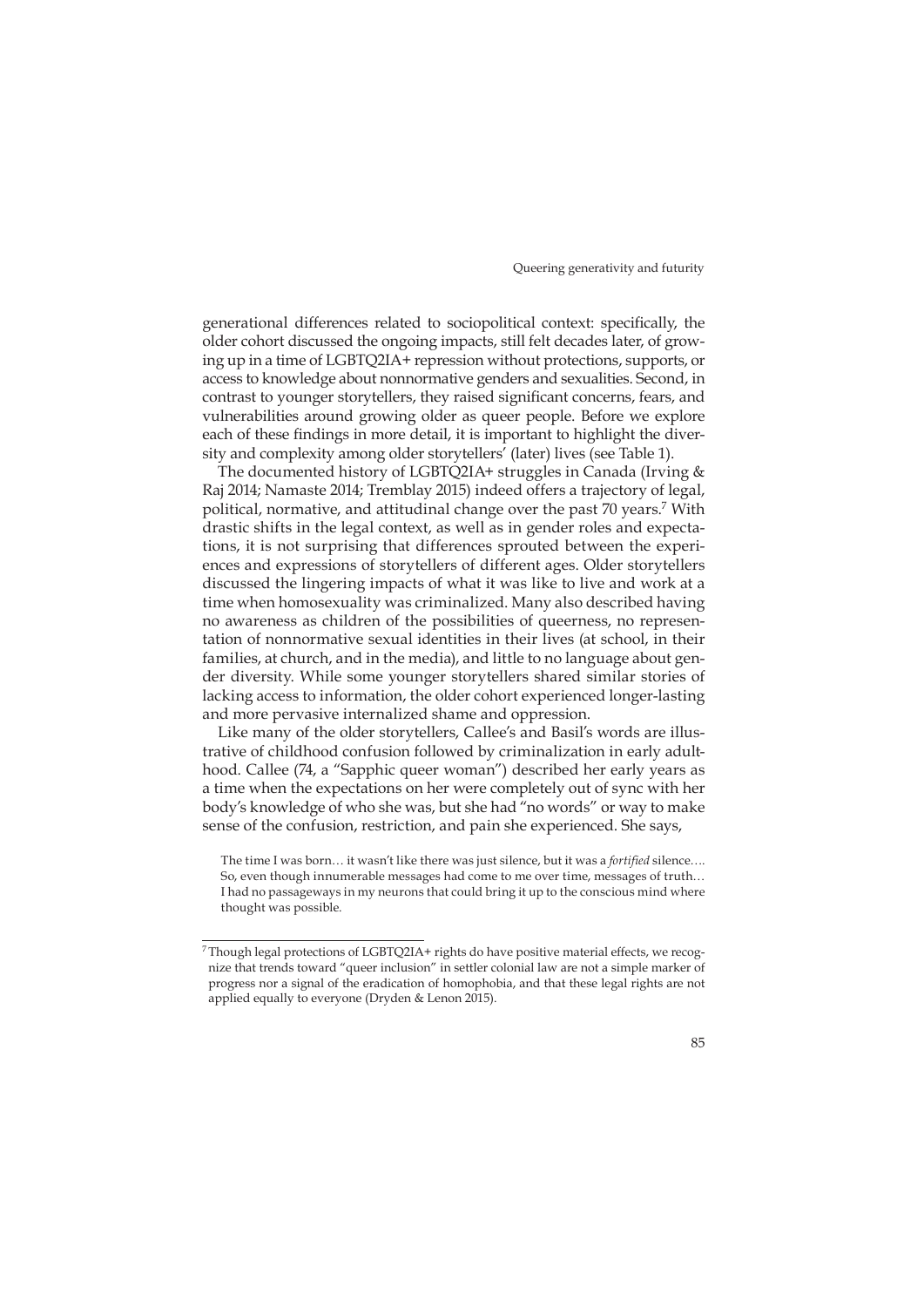#### **Table 1**. Older storytellers: Diverse (later) lives

*The older storytellers described themselves as follows:*

**Cam (59)**, a white settler, identified for much of their adult life as a lesbian but, in recent years, embraced identities of queer and genderqueer, and began to use they/ them pronouns. Cam noted that enforced gender expectations had hindered their early explorations of gender nonconformity, and they had instead adopted the available language of tomboy and butch. Cam is leaving a career in the civil service to attend graduate school. They are involved in activist communities in Nogojiwanong and help to lead an LGBTQ2IA+-supportive youth group. They live with their adult child.

**Dora (61)** recently came to understand herself as demisexual (a term for those who experience sexual attraction only after making a strong emotional connection with someone). A white settler and former teacher (who left teaching as a result of a disability), she is engaged in arts and activist communities in Nogojiwanong. She has never had a long-term partner and described a sense of isolation, not finding the right connections in Nogojiwanong. (Along with her dog) she is excitedly embarking on a move to a distant part of the country where she feels a connection to the land and her family history.

**Mia (66)** moved to Nogojiwanong a few years ago after a traumatic experience with her family. After decades of caring for multiple generations, she decided to live alone. She is in a process of redefining herself and finding new community. She spoke of her decision to marry a white man in her early life as a way to have children and also to resist segregation. Mia is a Black woman who identifies as a lesbian.

**Marlowe (72)** described being a tomboy as a child and becoming increasingly genderless as she ages. In her early adulthood, she married and had children with a man and was read as heterosexual. She later entered into a longstanding relationship with another woman, her current partner. As a retired journalist and white settler, she continues to actively undertake learning opportunities, activism, community organizing, grandparenting, and youth mentorship.

**Basil (72)**, a white settler, identifies as a gay man. He kept his sexuality hidden for much of his early adulthood for fear of losing his teaching job, remaining closeted in his hometown until recent years. Since the passing of his longstanding partner several years ago, Basil lives alone. He dedicated his career to making schools safe for LGBTQ2IA+ youth and continues his activism post-retirement.

**Callee (74)** identifies as a Sapphic queer woman, poet, theater artist, activist, white settler, and adventurer in many realms. She has had concerns that being openly identified online as a member of the LGBTQ2IA+ community could negatively impact her living situation. She is actively engaged in spiritual practices and regularly connects with people of all ages through meditation, spoken word, storytelling, and social justice activism.

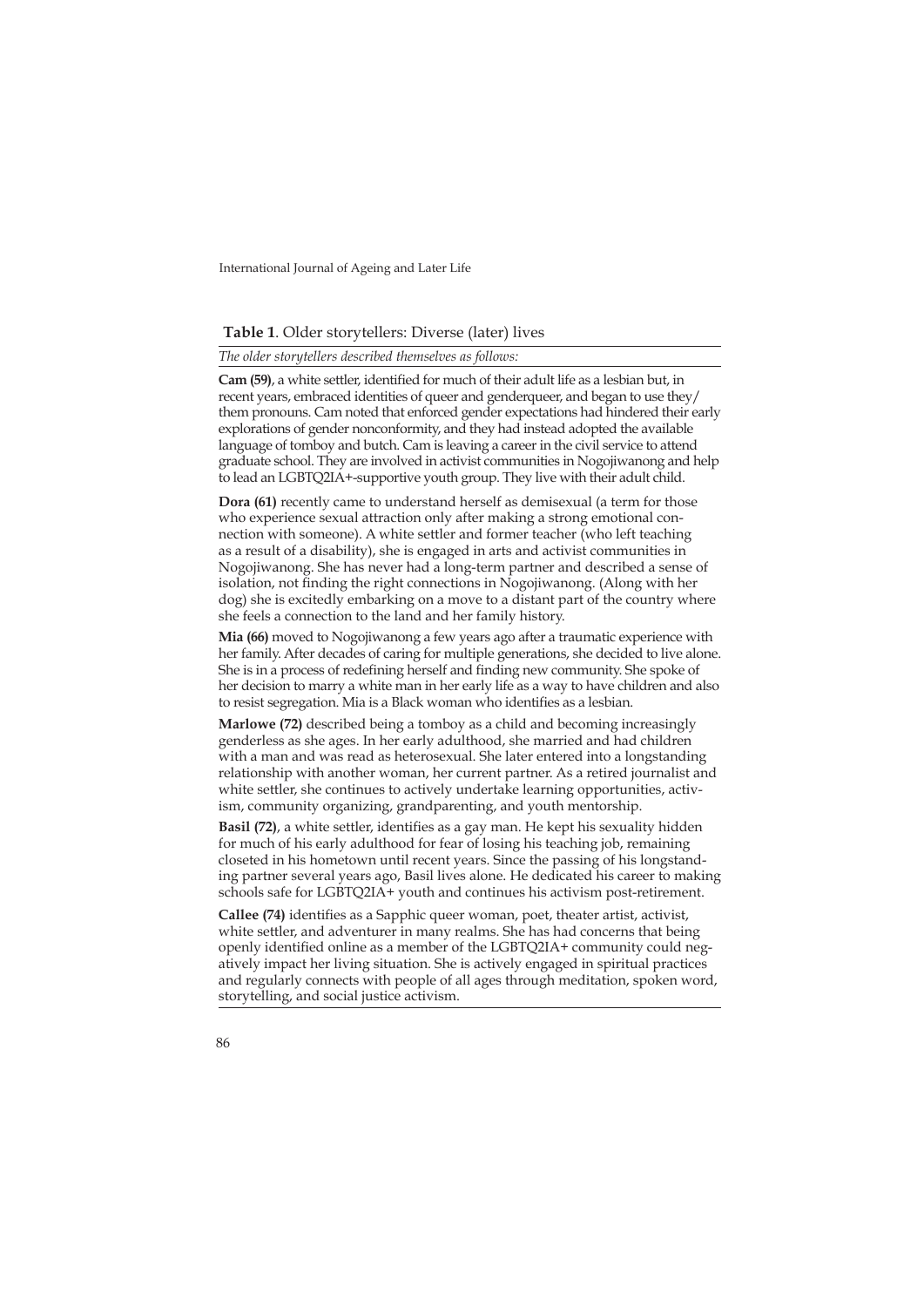In her early adulthood, Callee married a man, whom she described as a good friend, and they had a child whom she expressed great love for. She later realized that she had to come out as a lesbian and live her truth. She divorced her husband, became openly involved with a woman she cared deeply about, and found herself in "exile." As she explained:

At the time, until 1969, homosexual activity was considered a crime, and not until the 1980s was there any protection, in law, in the workplace. So, we're talking about years and years of living in lesbian communities in which we were off the grid completely. We were in exile… and that is hard on the human system.

Several times during the workshop, Callee explained that she is still coming to understand the lasting impacts of these early experiences and to work to be as open about her emotional and sexual orientation as she would like to be.

Like Callee, Basil (72, a gay man) described repressing his sexuality for many years because it felt too impossible or too dangerous to be gay. The impacts of shame, secrecy, and erasure extended over much of his adult life. He reflected on an embodied memory of being labeled a "bad kid," which he later understood to be related to his sexuality:

I still feel my ears burn and my face burn…. You had this burden of shame beginning. And it did follow me for the longest time, and I withdrew into myself. I always realized I was different but I wasn't sure what it was and then, of course, … I repressed it. I became asexual, as far as I knew, I just didn't want to … think about it…. The expectations of parents in that time was that you would marry and raise families.

Basil went onto describe the compounding effect of the legal context on him:

I matured, and I began my career as a teacher. But even then, you carried this fear because you could be arbitrarily dismissed from your position without any recourse if you were found to be gay, that was just the way things were. So, you kept this repressed and hidden inside of you, and it really was a release for me then, in the 1980s…. We gained protection by law for our jobs and this kind of thing, I was able to heave a great sigh of relief.

Basil spent his teaching career working to create safer school spaces for LGBTQ2IA+ students, including developing a safe school policy, but did so with an ongoing sense of caution and secrecy: "It wasn't until that key moment that you were protected by law that you really could do the work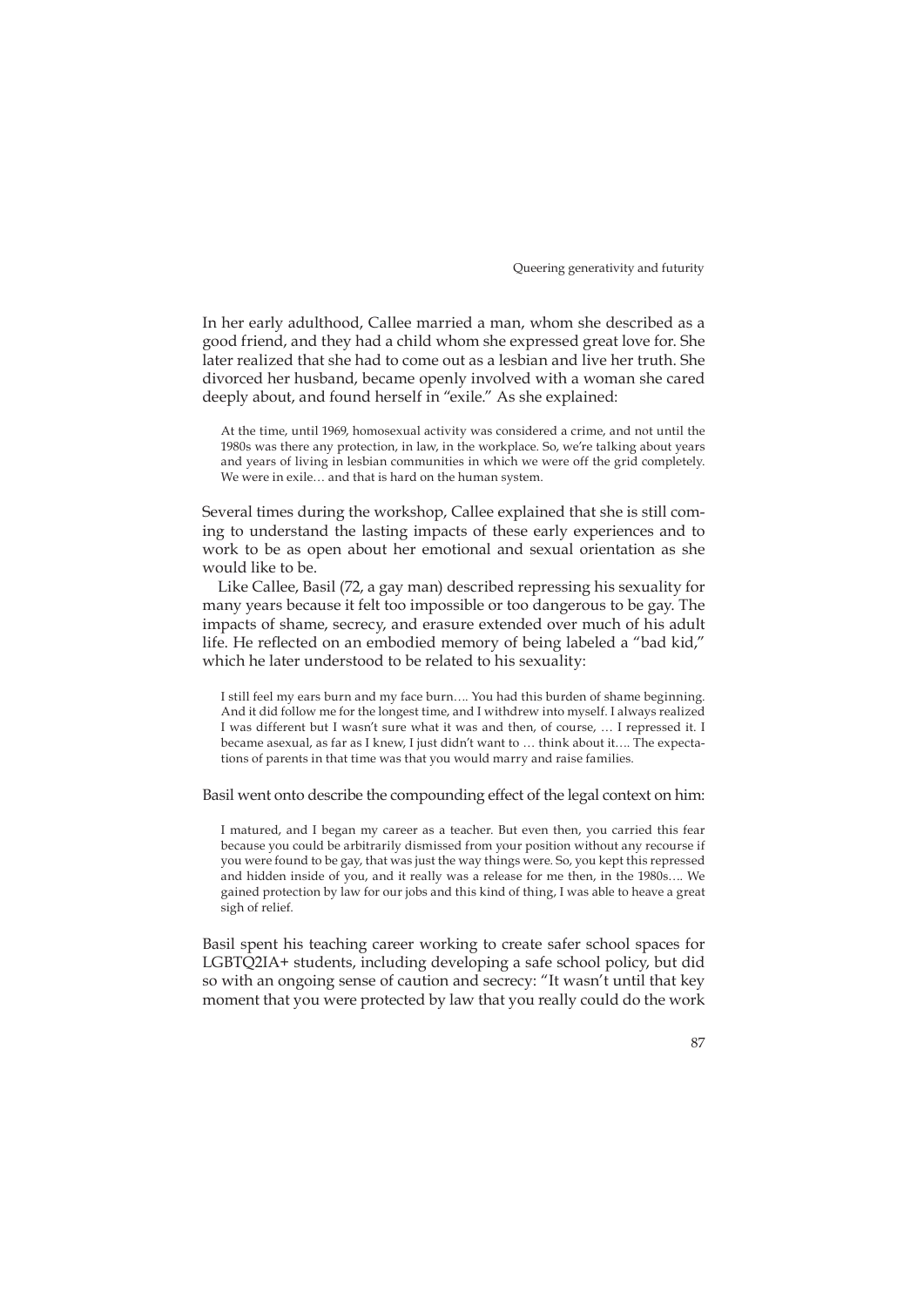publicly. And even then, I didn't present myself as a gay teacher, I always presented myself as a teacher who was protective and would work to protect LGBT students, and that was important to me."

While younger storytellers certainly described early experiences of confusion, fear, and internalized oppression (which we will discuss at greater length in the next section), Callee's and Basil's stories illustrate the extended period of time for which they lacked legal protection and support, and the implications of these formative experiences. By contrast, younger storytellers accessed support and knowledge at much younger ages, noting their access to online communities, youth groups, gay-straight alliances, and supportive teachers and social environments.

A second generational difference is that younger storytellers unanimously described feeling safer, more confident, and more whole in their genders/sexualities as they were aging (and particularly as they moved away from their childhood towns, family homes, and/or early school environments). While such positive narratives were shared in certain ways by older storytellers, five out of the six older storytellers also noted elements of challenge or fear associated with aging as queer people. Older participants raised, for instance, the realities that aging will bring them into more acute (and dependent) interactions with medical institutions, care workers, housing services, and social services. In such encounters, older storytellers discussed navigating institutionalized homophobia and transphobia reproduced by policies and mainstream attitudes. Basil, for instance, described the homophobia he and his partner encountered among hospital workers when his partner was ill. Cam noted the need for attention to long-term care, the vulnerability of dependence, and the worry that queer aging might mean going back in the closet if/when they required some form of institutional care. It is noteworthy, however, that while this is evident from the recorded stories as a generational difference – olders noted vulnerabilities associated with queer aging while youngers did not – older storytellers did not *only* discuss aging in these terms. While open about their worries, they also discussed queer aging as being joyful and liberating – indeed, as a complex human experience with a full range of associated emotions.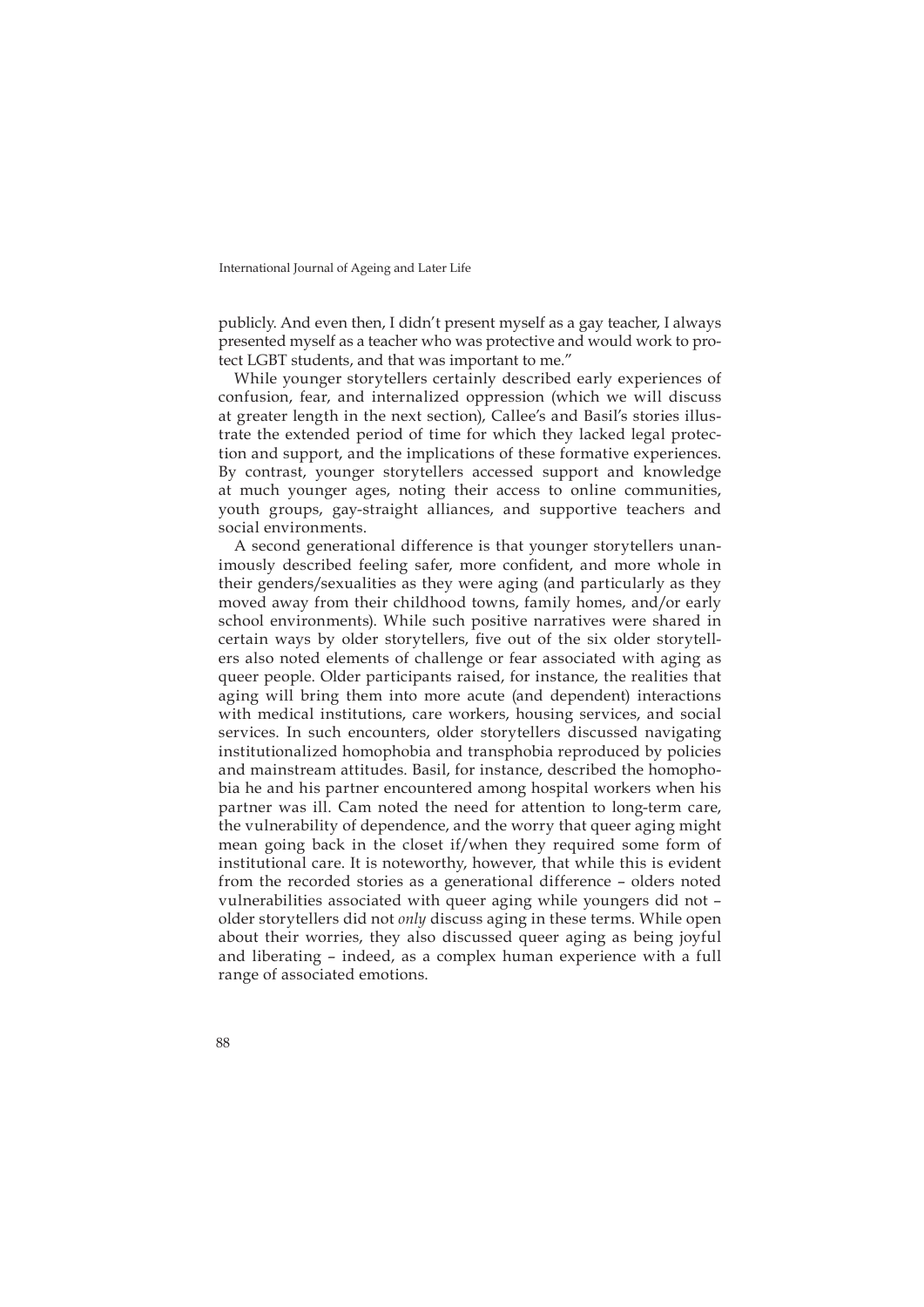#### Shared Experiences across Generations

Beyond the differences outlined earlier, the stories in this research offered significant overlap across age. Understanding aging as a process ongoing at all ages, and gender and sexuality as fluid, we asked all storytellers about their own queer aging. We asked how their gender and sexuality had changed over time, and how they imagined aging. Three core themes germinated as common points across ages.

First, storytellers of all ages described their childhood experiences at some length, explaining almost unanimously that they did not, as children, understand their nonnormative genders/sexualities, and that their early experiences, which may have started with joy in exploring gender, involved shaming, repression, and/or restrictive or harmful expectations. Despite radically distinct legal contexts, olders and youngers in approximately equal measure described early memories of not fitting in, having gender norms imposed on them, not having the tools and language to understand their experiences, and feeling afraid, ashamed, or confused. All but two storytellers (one younger and one older) described periods of time in which they actively repressed their nonnormative genders and/or sexualities. The parallels between Cam (59, queer and genderqueer) and Keenan (24, trans man) reflect these commonalities of experience across generations:

**Cam:** I remember, as a… 6 or 7-year-old, I often played with my brothers without a shirt on, and would go places without my shirt on as well. And I remember being told by *strangers* that I should have a shirt on, and that it wasn't ok for me to go around without a shirt.… In grade 3 or so, there was a boys' yard and a girls' yard, and you would line up in girls' lines and boys' lines, and I remember wanting there to be a third line.

**Keenan:** I would be told by my friends that I couldn't do things because I was a girl, and those were things that I didn't really understand. But then hanging out with girls, I was seen as like, the tomboy, right? … "Okay, you're a tomboy so we'll do tomboy things, or we will try to convince you to do these femme things," and that's when I realized that my gender was a little different. Because during these femme things, it wasn't just uncomfortable, but it was extremely uncomfortable, it was like a… fleeting from my body feeling? Like a tingling from my toes into my hands… a weird sweaty icy feeling, from your hands into your heart? Which I later discovered was a form of dysphoria… I had *strangers* you know, asking me whether I was a boy or a girl, when I was like 7 and 8. And those aren't questions that you ask strangers, but they felt that they were allowed to ask me them, because I was in this grey area.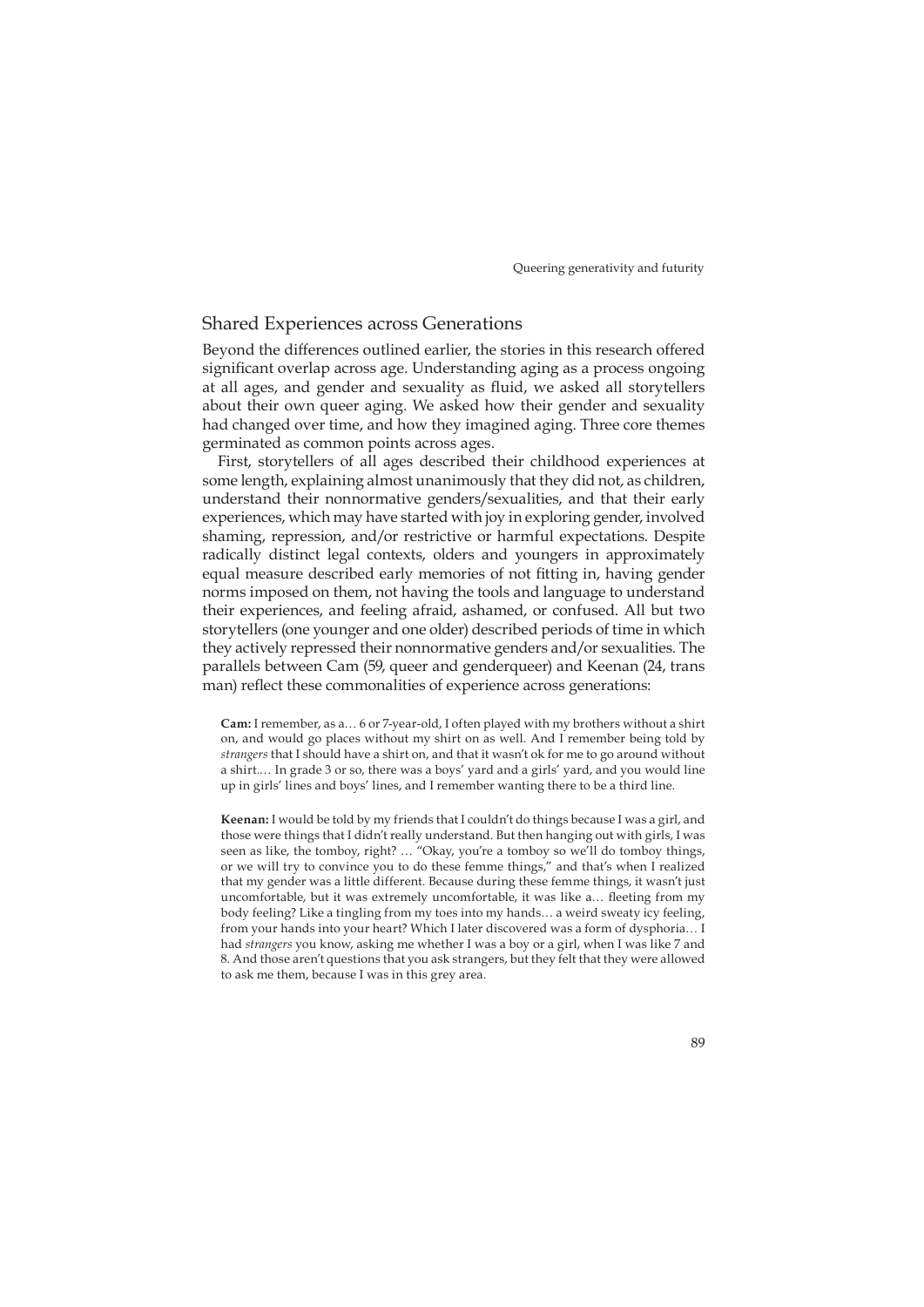In these stories, the parallels are clear. With 35 years between them, their timelines and early-life contexts (e.g. school rules) differ, yet Cam and Keenan shared experiences of rigid and fearful gender policing. Across ages, storytellers link these kinds of childhood experiences to a sense of deep and complex internalized shame.

Second, in discussions about aging, older and younger storytellers described – with remarkable similarities – queer aging as an ongoing process of coming to understand and unlearn their own internalized oppressions. In different ways, this theme of queer aging as deeply connected to the liberating work of shedding internalized oppressions was evident across 15 out of the 16 stories. Among the olders, Basil (72) described coming out in his hometown at the age of 70, 36 years after marrying a man,

I finally came out in my hometown and that was big. I mean, small town Ontario, they might have thought it, but to actually come out was a great step. And it was very freeing. And that only happened two years ago. So, we are in the process of becoming, as I always say.

Marlowe (72) explicitly discussed recognizing and working through her own internalized homophobia and transphobia in later life, through connections with queer and trans youth. Cam (59) described adopting queer as an identity in recent years, also through connections with youth, as part of unlearning the shame and gender confusion they felt as a child. Dora (61) talked about aging into an understanding of herself as demisexual and, finally, accepting herself outside of the boxes imposed on her. Mia (66) described aging into rejecting the racial segregation she was raised with, as well as later accepting herself as a single lesbian.

These reflections parallel many of the insights offered by younger storytellers on their own aging processes. Kit (23), for instance, described aging as a process of accepting herself as a queer Cree woman, shedding internalized racism and homophobia deeply present in her as a teen. Bailey (26), Sandy (27), and Keenan (24) – all younger Indigenous/ mixed ancestry storytellers – also discussed tackling internalized racism and homophobia as part of growing up, feeling increasingly connected, safe, and whole as they age. Collectively, these reflections offer a complex depiction of queer and trans aging as a process that offers opportunities for unlearning childhood shame and understanding the ways in which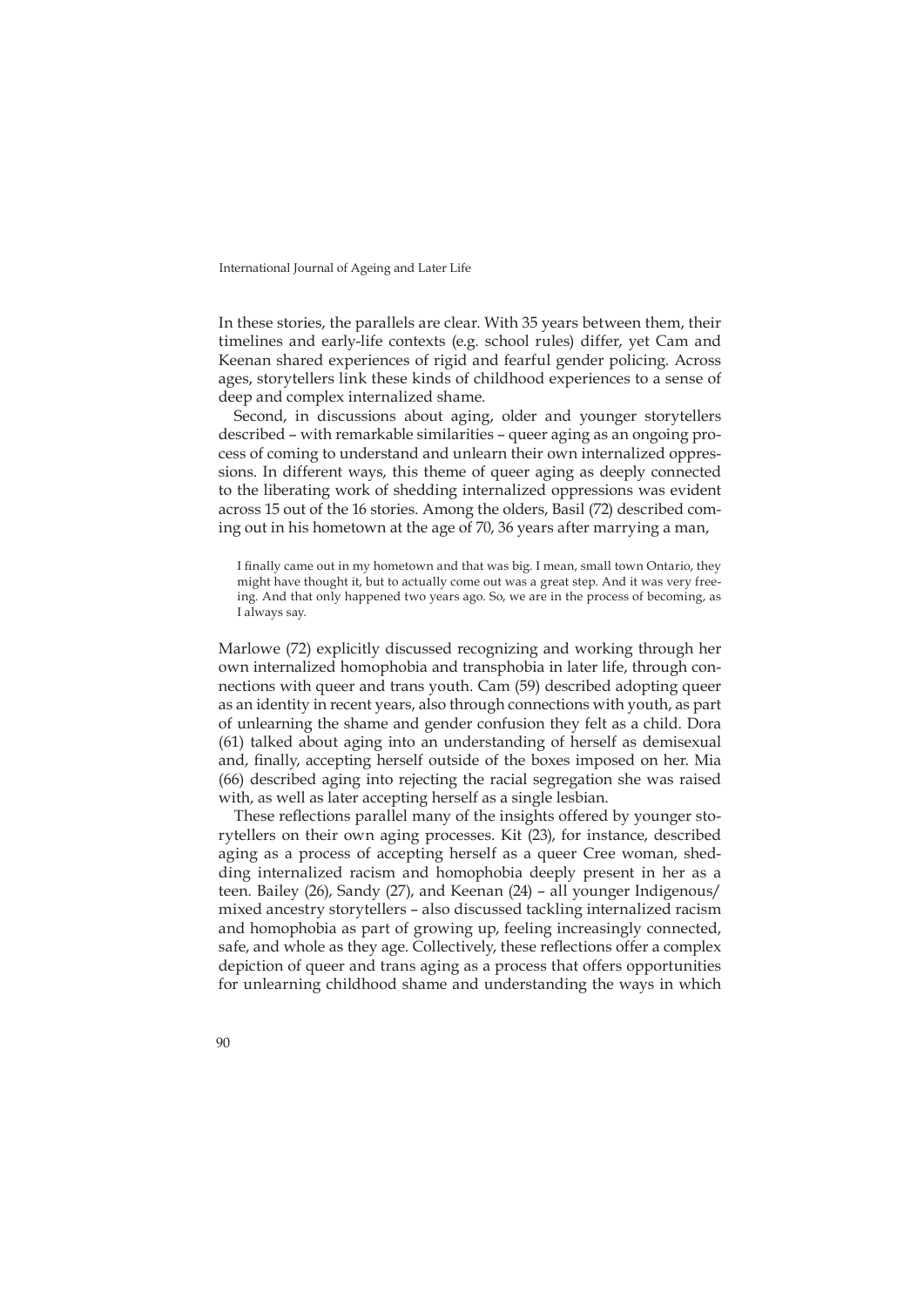systems of power are internalized. Queer aging, for these storytellers, is a journey toward rejecting restrictive boxes, honoring truths, and making connections with those on similar journeys. These stories defy suggestions of queer aging as futureless, sad, and isolated.

Finally, and deeply connected to this process of unlearning shame, older and younger storytellers alike experienced aging as a process of honoring other forms of difference. That is, queer aging, for many, was a journey into resisting multiple, intersecting systems of oppression. For instance, Dora (61), Mia (66), and Lilo (24) explained that aging has allowed them to come to terms with the intersections of their nonnormative sexualities and their disability, or race, or both. Kit (23) explained her own aging by discussing her interconnected struggles with gender performance, body image, and internalized racism:

I think I was only able to really feel comfortable with being feminine, and being how I look at all, after I became proud of being Cree and of being a Native woman. Because when I was younger, I died my hair blonde. I wanted to have blue contacts. I was expert at curling my eyelashes, so my eyes didn't look different…. It was only when I had pride in my background that I could feel comfortable with being a woman and, you know, whatever gender I am, because I can see in my face in my features, and I can see when I look at my body, I see an Indigenous woman.

Sam (32) described her own aging as confronting intersections of internalized homophobia and fatphobia:

Going from a skinny kid to a fat kid meant that I wasn't allowed to have a sexuality and that I couldn't perform gender right, because I couldn't be pretty. And it took so much from me, but it also gave me room to become in another direction. If you can't be a Disney princess then you need to be something else, right? … It's changed so much as I've aged because it's just sort of a learning of how to knit things together.

She went onto describe her shift was from being an asexual evangelical teen (noting the homophobic and shaming sexual messaging embedded in Christianity), to kissing a girl and needing to reconfigure her consciousness, to more recently:

[I am] coming to a place where I'm 32… and maybe what I'm experiencing is fatphobia and oppression that's not actually my problem. Maybe there's something structurally happening here.… Also, to give myself permission and forgiving myself for not girling correctly.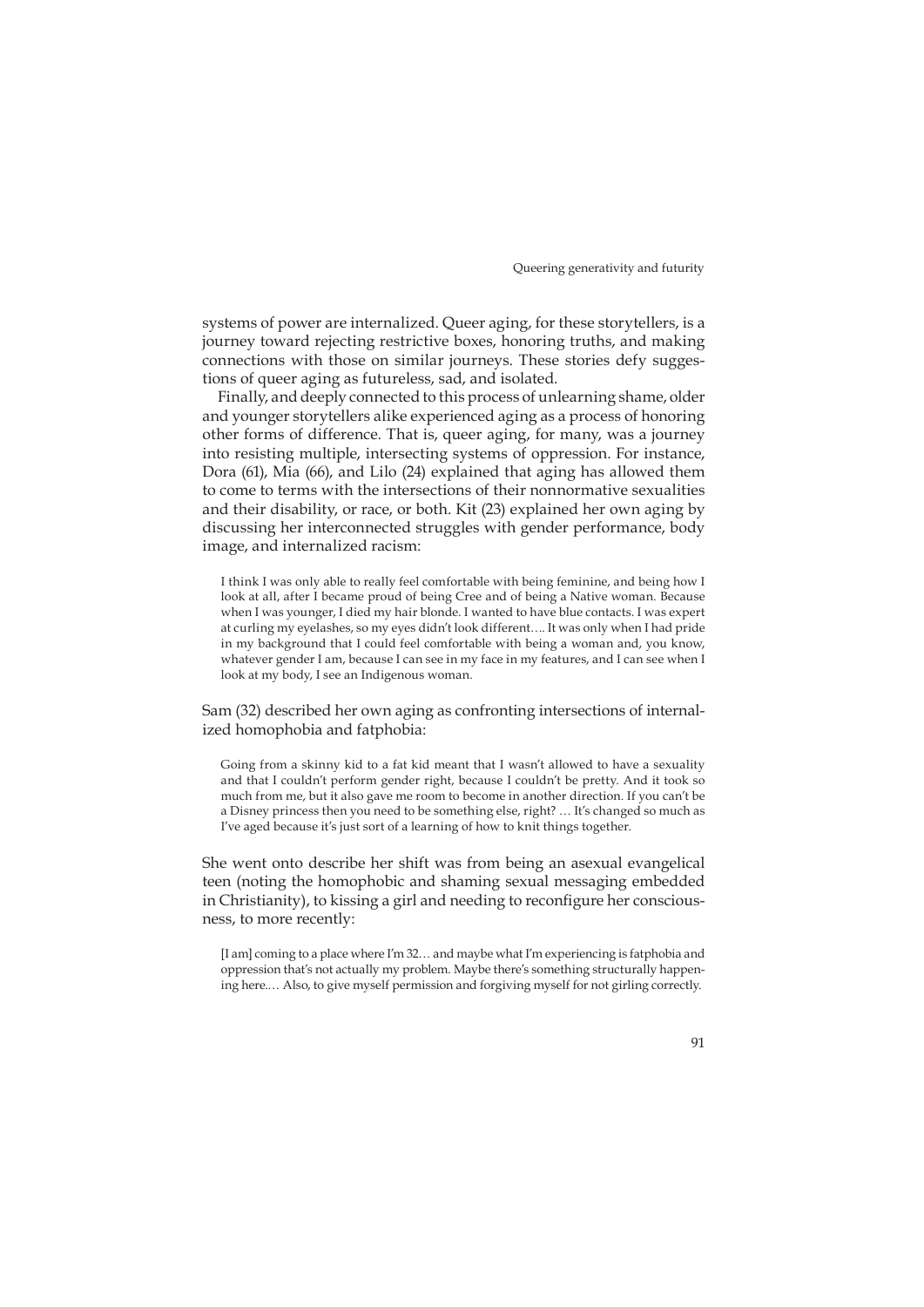In her 30s, studying to be a nurse, Sam, thus, described her aging process as a journey toward thoughtfully, actively, and resistantly giving herself and others permission to inhabit their bodies as they are, and to embrace any form of gender and sexuality.

Storytellers from both cohorts described a process of making sense of and unlearning internalized oppressions and shame as they aged. Moreover, they viewed this work of becoming outwardly and acceptingly nonnormative (queer, Indigenous, racialized, disabled, fat, etc.) as a form of resistance to normalizing and violent systems of power. This aging experience offers a strong example of LGBTQ2IA+ intergenerational commonality rather than a frequently assumed generational divide. Far from a marginalizing experience with limited possibility for happy futures, it frames queer aging as a resistant and liberating process of healing from oppression in and through connections with community.

## Interconnection and Queer Generativity

Throughout the stories shared by both younger and older storytellers, as well as in the interactions taking place throughout the workshop, storytellers of all ages emphasized the importance of social connection, particularly a sense of responsibility to relate and offer support across generations. Many also discussed at length both their belief in a version of queer generativity that exists outside of hetero-reproductive relationships, and their ongoing and varied practices of such generativity within and outside of their own families. Their reflections, which were amplified by the connections, resonances, and empathies storytellers made across all ages as they told their stories, critically intervene into assumptions of lonely aging futures and generational divides and offer ways of queering concepts of generativity and intergenerationality.

Storytellers of all ages described a sense of responsibility to support and nurture future (queer) generations, rooted in their own struggles to unlearn shame and oppression as they age. Indeed, many described how their own childhood experiences seeded their desire to make things easier for children and youth now and in the future, to continue to raise awareness, support youth directly, and work for structural change. Many offered detailed accounts of how they are doing this work within their extended families and communities, noting the unique positioning

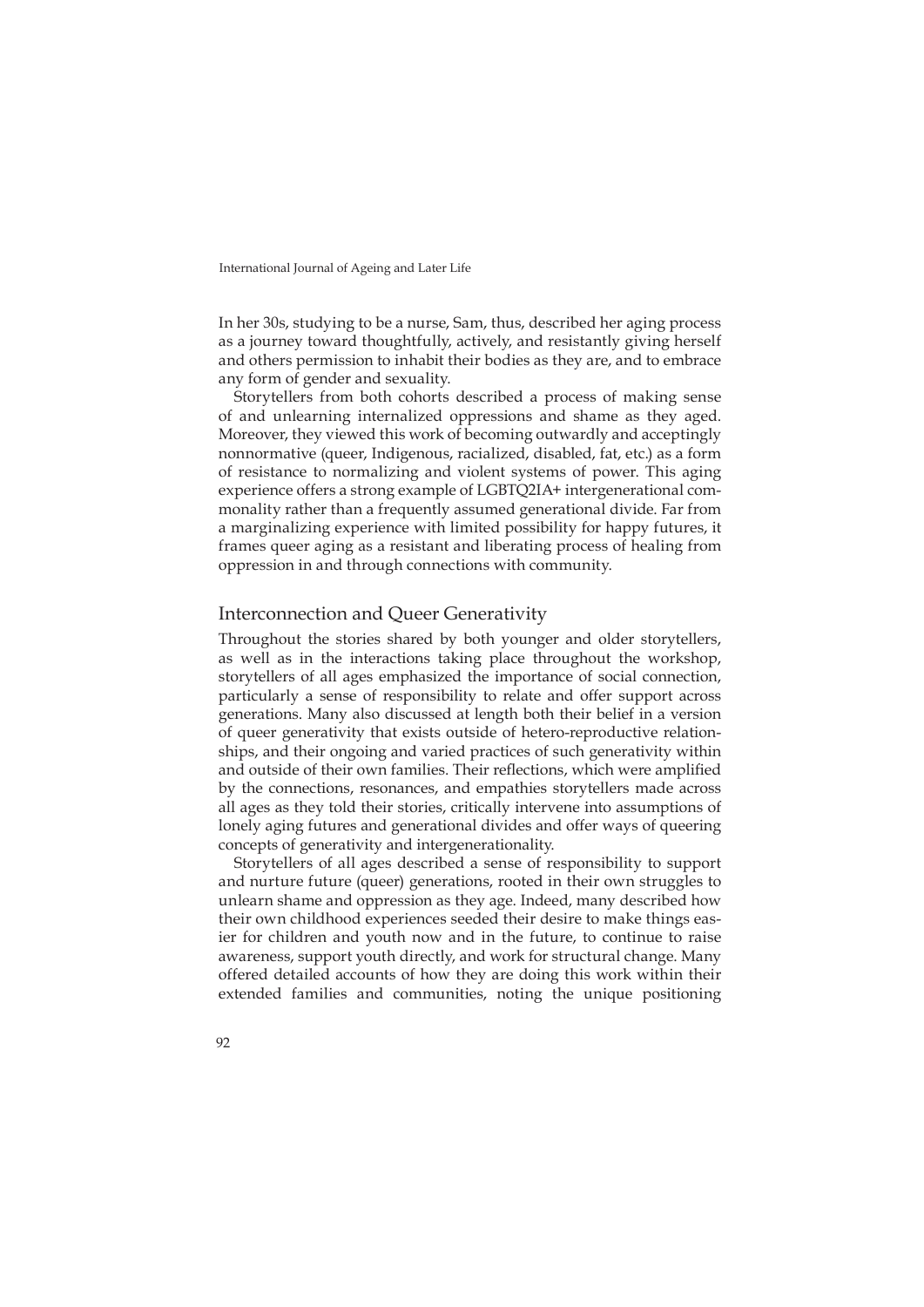of LGBTQ2IA+ people in the work of generativity. For instance, Bailey (23, Cree, and identifying as "gay uncle," nonbinary, and two-spirit), described:

What is our responsibility as two-spirit and nonbinary folks within our communities? For me I've a particular interest to what that means with respect to climate change, climate change being something that we all are going to experience and something that affects future generations…. My biggest interest right now is looking at the teachings and seeing what the responsibilities are of people in between the binary… to the earth and water.

We heard from Basil (72) that his own experiences of being put down for his sexuality led him to protect and care for LGBTQ2IA+ students:

I would see kids in school being bullied because of their sexuality, and I said, "there's one thing I can do, I can keep my classroom and hallway a safe place for kids who are gay, who are different." So, I would make it a point to be out in the hall, and if I heard homophobic sneers and snipes, I would address it and point out the need for people to feel safe. And it was a great sense of relief that you were able to do something positive in the lives of another younger generation coming through.

In the context of her own family, Sandy (27, a queer woman of mixed Anishinaabe and Irish ancestry) similarly described the importance of intergenerational connection:

My grandparents, oh gosh, are amazing. So, I came out and they of course loved me and held me. Then my young cousin came out as pansexual a few years later. And they're like, "Oh, that's cool. I don't know what that is." They went on Wikipedia, talking to me on the phone, and they're like, "And then we found all these other cool terms! What does this mean?" But just so loving…. So, I feel I have a responsibility to carry that forward in spaces where maybe other folks have not felt that love and acceptance.

Collectively, these storytellers offer ongoing and varied impressions of queer generativity that extend well beyond hetero-reproductive relationships. They suggest a concept of queer generativity rooted in a set of responsibilities that come with aging as and into queer and trans people, responsibilities oriented toward future LGTBQ2IA+ generations, and, indeed, all life through relationships within extended families, communities, and through varied social change work. Their reflections, which were amplified by the connections, resonances, and empathies formed during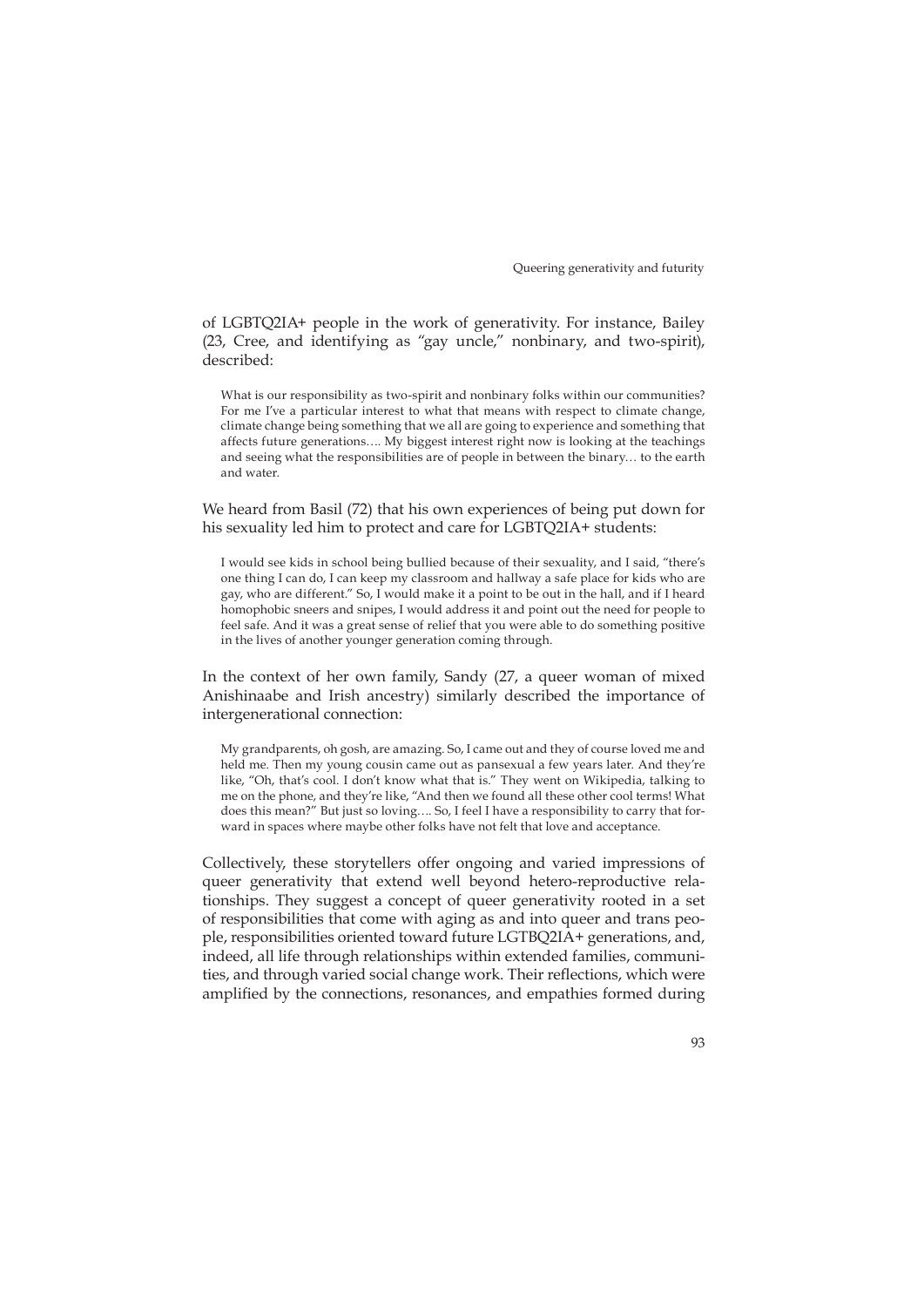the workshop, critically intervene into assumptions of lonely aging futures and generational divides.

Connection and community-making resonate throughout stories of queer and trans aging, even when also describing isolation. Four out of the six older storytellers, three of which were living alone, described their rich social networks, their connections to youth, and their ongoing practice and connection within art, activist, community organizing, and learning communities. Three of the olders described experiences of loneliness, loss, or unbelonging in their later lives, but each paired these sentiments with descriptions of their ongoing work in community, plans to foster new connections, and undertake new learning.

Discussions of intergenerational connection among both cohorts significantly challenged notions of intergenerationality as a unidirectional passing down of knowledge, care, and advocacy from older to younger. Rather, participants depicted multidirectional relationships of care, learning, and advocacy throughout their queer lives and networks. Cam (59), for instance, explained that it was only in their recent work with youth that they came to gain language and concepts to help make sense of their own gender:

It wasn't until quite a bit later, I was doing stuff with youth… They *did* have language for this, and they *did* feel more able to be themselves. I learned a lot from the youth. It's from them that I learned to accept the word "queer." … I had known about trans stuff before but [working with youth] has given me that environment to sort of work through that stuff, because it's been a long time, that I have, like, pressed down that part of me.

Similarly, Marlowe (72) explained that her process of unlearning oppressions – of learning to change her views through listening and recognizing homophobia and transphobia – was catalyzed by the knowledges shared by youth when she volunteered at an LGBTQ2IA+ summer camp. In a further flip of generational scripts, Sam (32) spoke at length about her desire to become a nurse as a way of offering something back to the community, of wanting to be there in the more vulnerable moments to advocate and care for older people, especially LQBTQ2IA+ olders navigating the medical system as they come to the end of their lives. In a tender exchange, Basil later commented: "Well, certainly I look forward as I edge forward in my life journey, to know that there will be a nurse who cares." Sam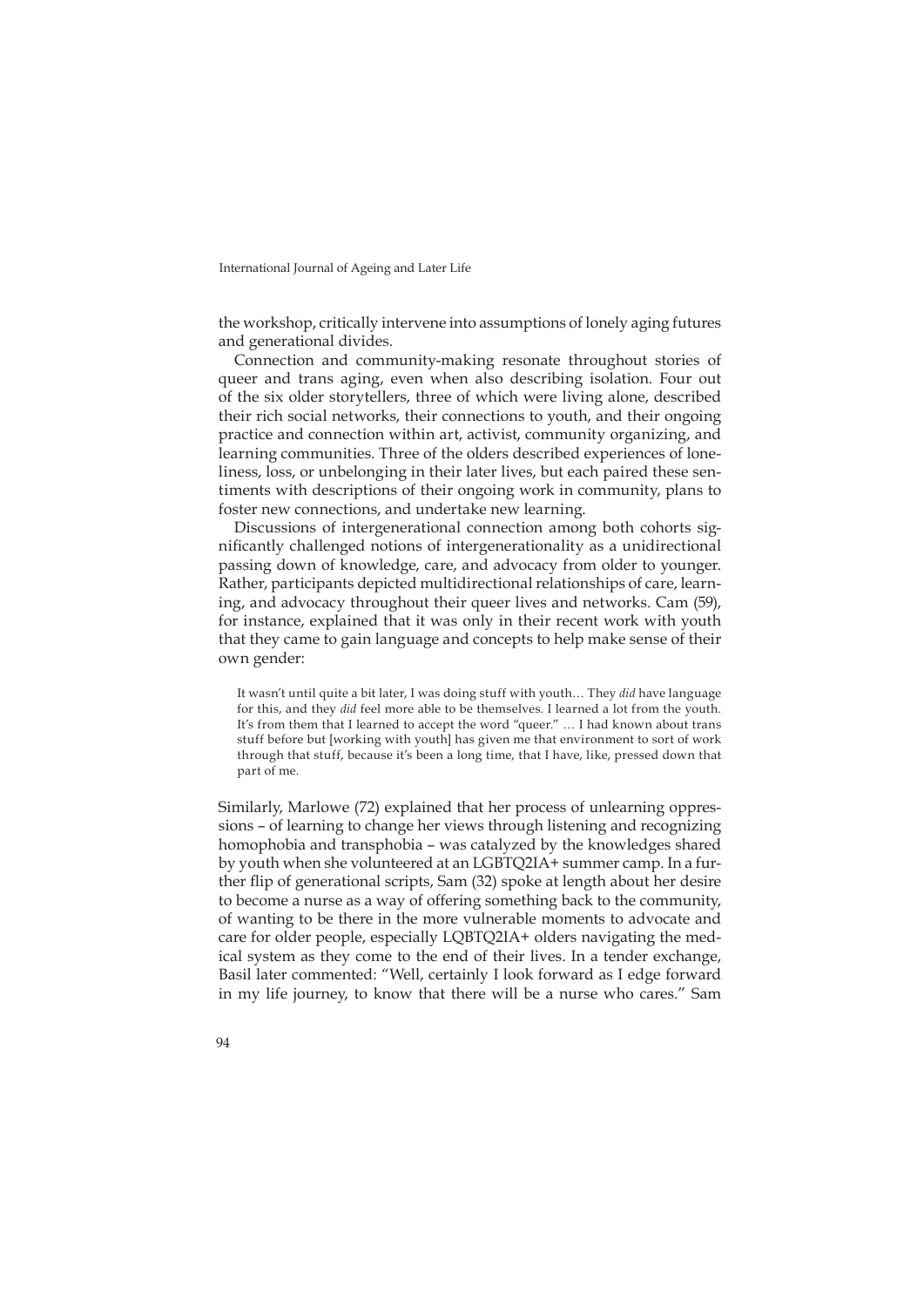responded strongly and lovingly expressing the importance of intergenerational advocacy and care from younger to older: "But this is the thing though, [Basil]. I'm doing it for you."

These stories, these interactions, and the relationships they illuminate offer a nascent concept of queer generativity and intergenerationality as a sense of responsibility and connection across generations. These stories vividly paint intergenerational connection as multidirectional learning, care, advocacy, and reciprocal relationship-building. This connection, held in these stories as precious and hallowed, is rooted in shared embodied knowledge of how homophobic and transphobic systems continue to impact people all along the lifecourse, and in a desire to be part of continuing to dismantle these systems.

#### Conclusions

The stories woven through this article challenge dominant concepts of "successful aging," contributing complexity and lived experience to ongoing efforts to queer aging futures. As Sandberg and Marshall (2017) explain:

Queering aging futures entails thinking differently about life courses—asking what lives are understood as desirable to live and thrive well into old age—but also interrogating how desirable old age is problematically framed by the exclusionary discourses of successful aging. (p. 7)

Our analysis responds to these exclusionary discourses as well as to their piercing questions: "Whose lives are worth preserving for old age? Whose aging is understood as livable aging?" (Sandberg & Marshall 2017). Heeding their call – "to begin to address these questions will require that a multiplicity of futures become visible" – we centered 13 stories offered by LGBTQ2IA+ storytellers of different ages. This analysis is an effort to make visible a multiplicity of queer and trans aging futures. But beyond simply adding different voices into aging studies, the knowledges contained in these stories offer important epistemological interventions (Chazan 2019). Our analysis seeks to bring these often-omitted knowledges to bear on key aging studies concepts, thereby extending the epistemological and conceptual contours of this field.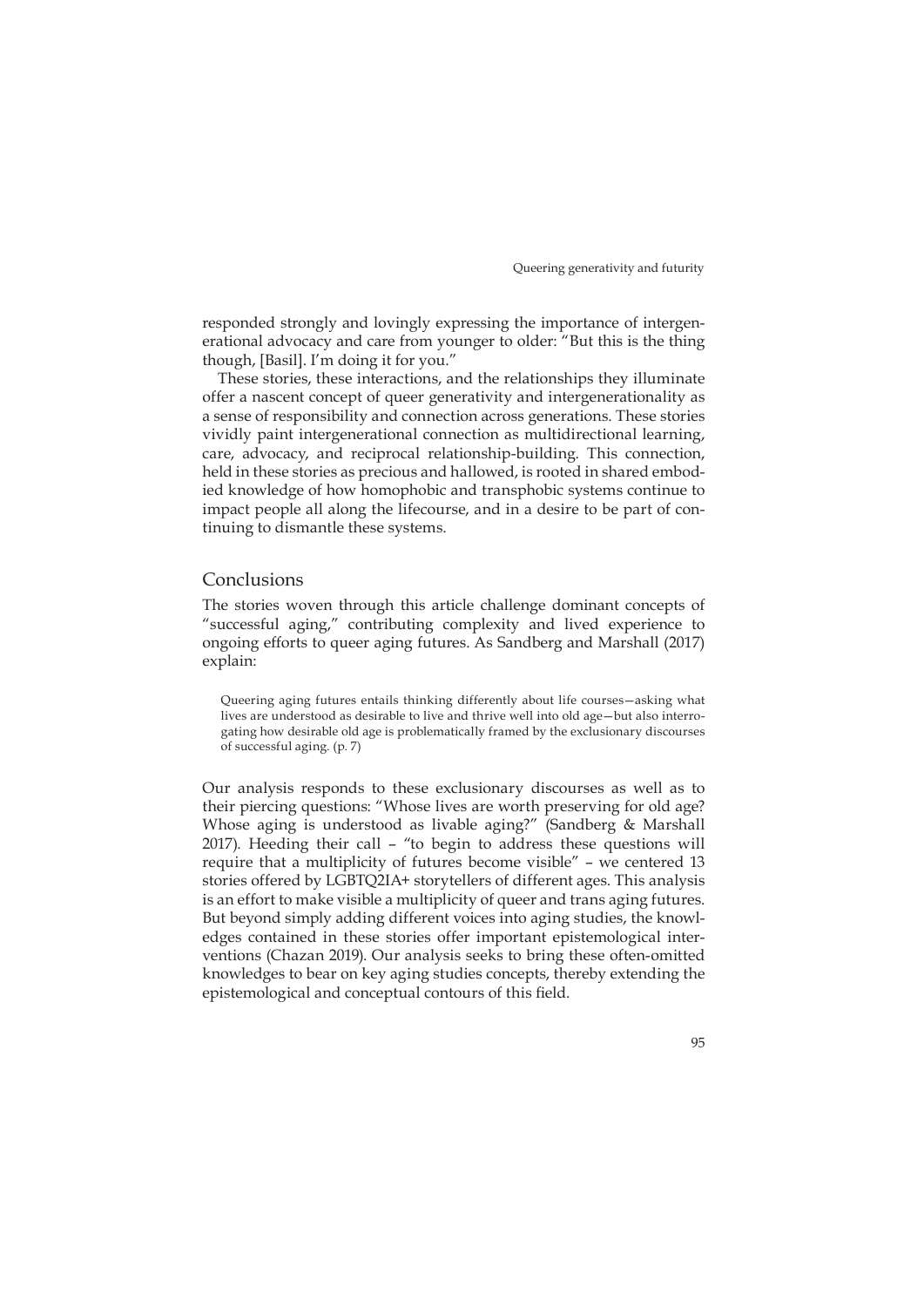Most evidently, these stories put pressure on binary assumptions of success-versus-failure embedded within dominant successful aging narratives (Sandberg & Marshall 2017). Storytellers do not idealistically obscure neither their fears of queer and trans aging nor the very real homophobia and transphobia that make this aging more precarious (Witten 2014). Rather, they share their varied experiences as queer and trans people growing older, including their sense of futures enwrapped with both fear *and* joy, success *and* decline, and isolation *and* connection. These are not superficially glossy stories, but rather stories of joy, hope, relationship, struggle, and growth into ever-budding self-acceptance.

Part of the task of queering aging futures is calling into question the success-failure binary and heteronormative, ableist, and classist societal ideals. Another part is unpacking the expectations that futurity (and thus happiness in old-age) is inextricably bound to a particular conception of generativity, that is, connection to future offspring (Hostetler 2009). The stories shared here offer pertinent conceptual interventions in their caring interactions with one another and their expressions of responsibility to future generations. These storytellers queer hetero-reproductive understandings of generativity, instead describing responsibilities to future life within and outside of reproductive kinship (Chazan 2019). Furthermore, these storytellers depict significant commonality of experience across age and detail accounts of cross-generational relationships. In sharing these visions, experiences, and practices, they challenge dominant perceptions of generational divide within LGBTQ2IA+ communities (Farrier 2015). In many ways, their stories honor the knowledges they held as children, their learning as they age, and their commitments to sharing wisdom, support, and advocacy across generations. These stories contest well-trodden aging themes of positive old-age, featuring happy couples passing the torch to their grandchildren, demonstrating a richer array of later-life experiences and intergenerational connections.

Remarkably, the storytellers, all living in relation to overlapping systems of oppression, collectively illuminated how the aging process is a liberating one of unlearning oppression(s), shedding internalized shame, and supporting future generations. Thus, it is in their ongoing relations to these systems of oppression that the knowledges the storytellers hold most fundamentally challenge dominant ways of thinking about aging and futurity. Without denying the pains, loneliness, and fears of aging,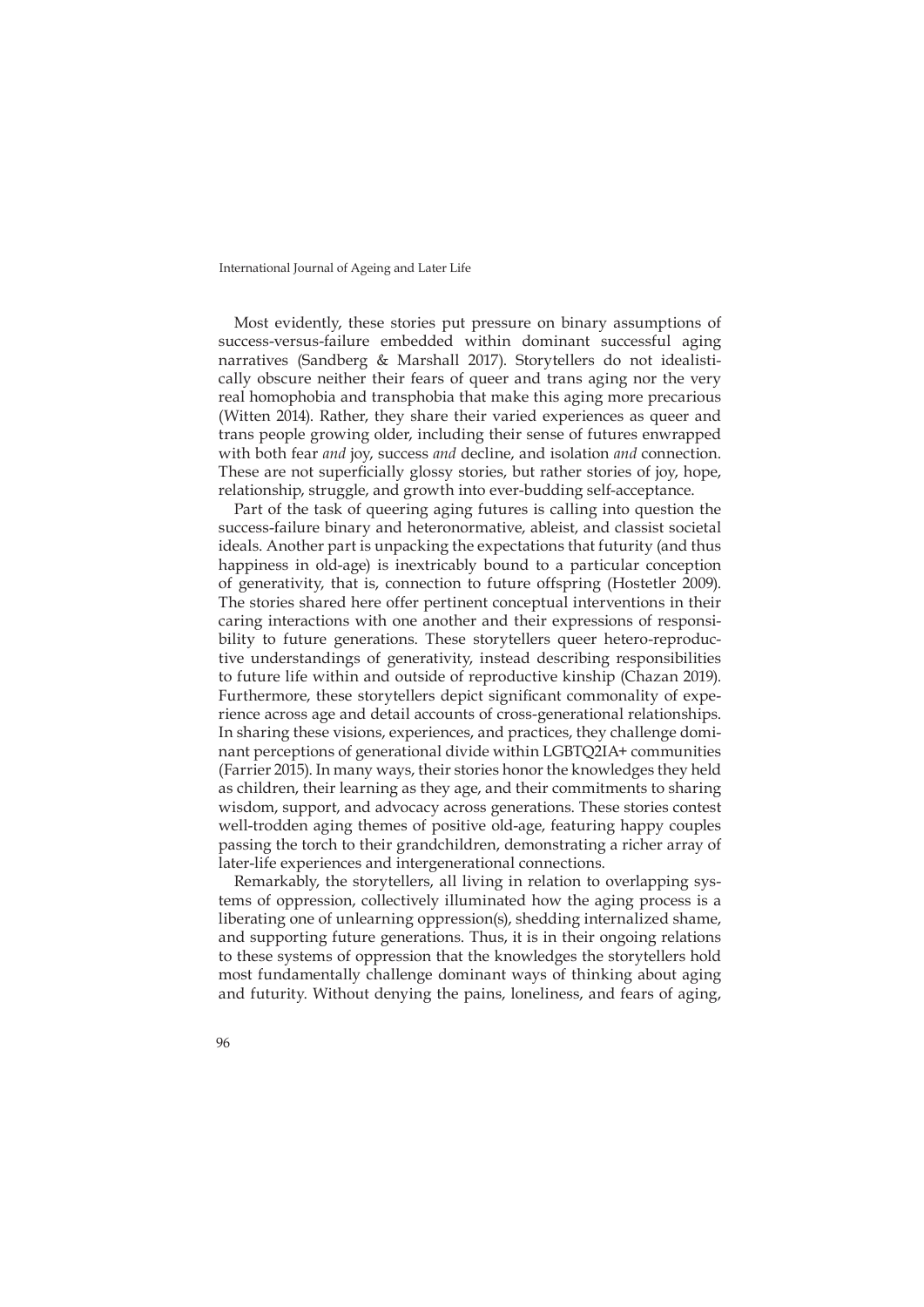storytellers simultaneously express their processes of, as Basil says, "always becoming" themselves, resisting the binary expectations of gender, sex, sexuality, and aging imposed on them across their lives. Their resistant revisioning of LGBTQ2IA+ aging, which bears strong connections to their pasts, is also very much oriented toward making new possible futures for themselves, for each other, and for future generations.

# Corresponding Author

*May Chazan*, Department of Gender & Social Justice, Lady Eaton College N114, Trent University, 1600 West Bank Drive, Peterborough, ON, K9L 0G2, Canada. Email: [maychazan@trentu.ca](mailto:maychazan@trentu.ca)

# References

- Adams, M. A. & Poteat, T. (2016). Zami Nobla: Preserving history and fostering wellness in Black lesbians. *Generations* 40(2): 80–82.
- Binnie, J. & Klesse, C. (2012). The politics of age, temporality, and intergenerationality in transnational lesbian, gay, bisexual, transgender, and queer activist networks. *Sociology* 47(3): 580–595.
- Boulé, J., Wilson, K., Kortes-Miller, K. & Stinchcombe, A. (2020). "We live in a wonderful country, Canada, but…": Perspectives from older LGBTQ Ontarians on visibility, connection, and power in care and community. *The International Journal of Aging and Human Development* 91(3): 235–252. doi: 10.1177/0091415019857060
- Braun, V. & Clarke, V. (2020). One size fits all? What counts as quality practice in (reflexive) thematic analysis? *Qualitative Research in Psychology* 18(3): 328–352. doi: 10.1080/14780887.2020.1769238
- Brown, M. T. (2009). LGBT aging and rhetorical silence. *Sexuality Research & Social Policy* 6(4): 65–78.
- Butler, S. S. (2019). Social networks and social isolation among LGBT older adults. In L. W. Kaye & C. Springer (eds.), *Social Isolation of Older Adults: Strategies to Bolster Health and Well-Being* (pp. 181–196). New York: Springer.
- Chazan, M. (2018). Introduction: Amplifying activisms. In M. Chazan, M. Baldwin & P. Evans (eds.), *Unsettling Activisms: Critical Interventions on Aging, Gender, and Social Change* (pp. 1–20). Toronto, ON: Women's Press.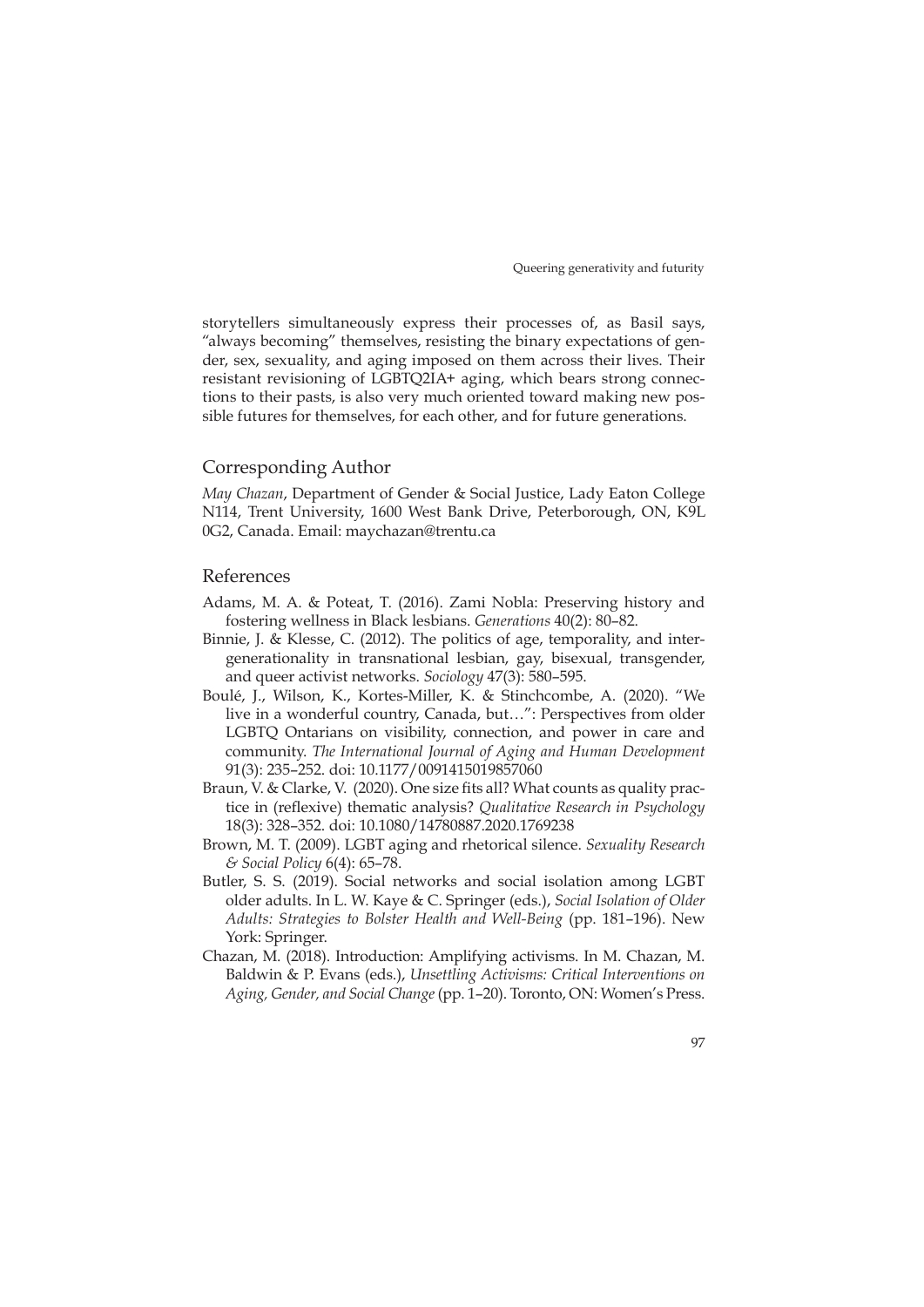- Chazan, M. (2019). Unsettling aging futures: Challenging colonial-normativity in aging studies. *International Journal of Ageing and Later Life* 14(1): 91–119. doi: 10.3384/ijal.1652-8670.19454
- Chazan, M. & Baldwin, M. (2016). Understanding the complexities of contemporary feminist activism: How the lives of older women activists contest the waves narrative. *Feminist Formations* 74(3): 70–94.
- Chazan, M. & Macnab, M. (2018). Doing the feminist intergenerational mic: Digital storytelling methodology as social change praxis. *FORUM: Qualitative Social Research* 19(2): 1–19. Available on [www.qualita](http://www.qualitative-research.net/index.php/fqs/article/view/2949/4210)[tive-research.net/index.php/fqs/article/view/2949/4210](http://www.qualitative-research.net/index.php/fqs/article/view/2949/4210) (Accessed: December 16, 2019).
- Connors, S. W. K. (2019). Intergenerational space-holding within Lesbian, gay, bisexual, transgender, and other gender & sexual minority communities. *Community Engagement Student Work,* 26. Available on [https://scholar](https://scholarworks.merrimack.edu/soe_student_ce/26)[works.merrimack.edu/soe\\_student\\_ce/26](https://scholarworks.merrimack.edu/soe_student_ce/26) (Accessed: June 7, 2020).
- Cooper, D. (2014). Generations of activism and queer time. *JOTWELL*  (January 22, 2014). Available on [http://equality.iotwell.com/genera](http://equality.iotwell.com/generations-of-activism-and-queer-time/)[tions-of-activism-and-queer-time/](http://equality.iotwell.com/generations-of-activism-and-queer-time/) (Accessed: June 20, 2019).
- Cooper Fox, R. (2007). Gay grows up: An interpretive study on aging metaphors and queer identity. *Journal of Homosexuality* 52(3/4): 33–61.
- Cruikshank, M. (2008). Aging and identity politics. *Journal of Aging Studies*  22: 147–151.
- de Vries, B. & Croghan, C. (2015). *Community-Based Research on LGBT Aging.* New York: Routledge.
- Dinshaw, C., Edelman, L., Ferguson, R. A., Freccero, C., Freeman, E., Halberstam, J., Jagose, A., Nealon, C. S. & Hoang Nguyen, T. (2007). Theorizing queer temporalities: A roundtable discussion. *GLQ* 13(2–3): 177–195.
- Dryden, O. H. & Lenon, S. (2015). *Disrupting Queer Inclusion*: *Canadian Homonationalisms and the Politics of Belonging.* Vancouver: UBC Press.
- Dugan, J. T. & Fabbre, V. (2018). *To Survive on this Shore: Photographs and Interviews with Transgender and Gender Nonconforming Older Adults.*  Heidelberg: Kehrer Verlag.
- Edelman, L. (2004). *No Future: Queer Theory and the Death Drive*. Durham, NC: Duke University Press.
- Elmet, C. A. (2016). Social, economic, and health disparities among LGBT older adults. *Generations* 40(2): 16–22.
- 98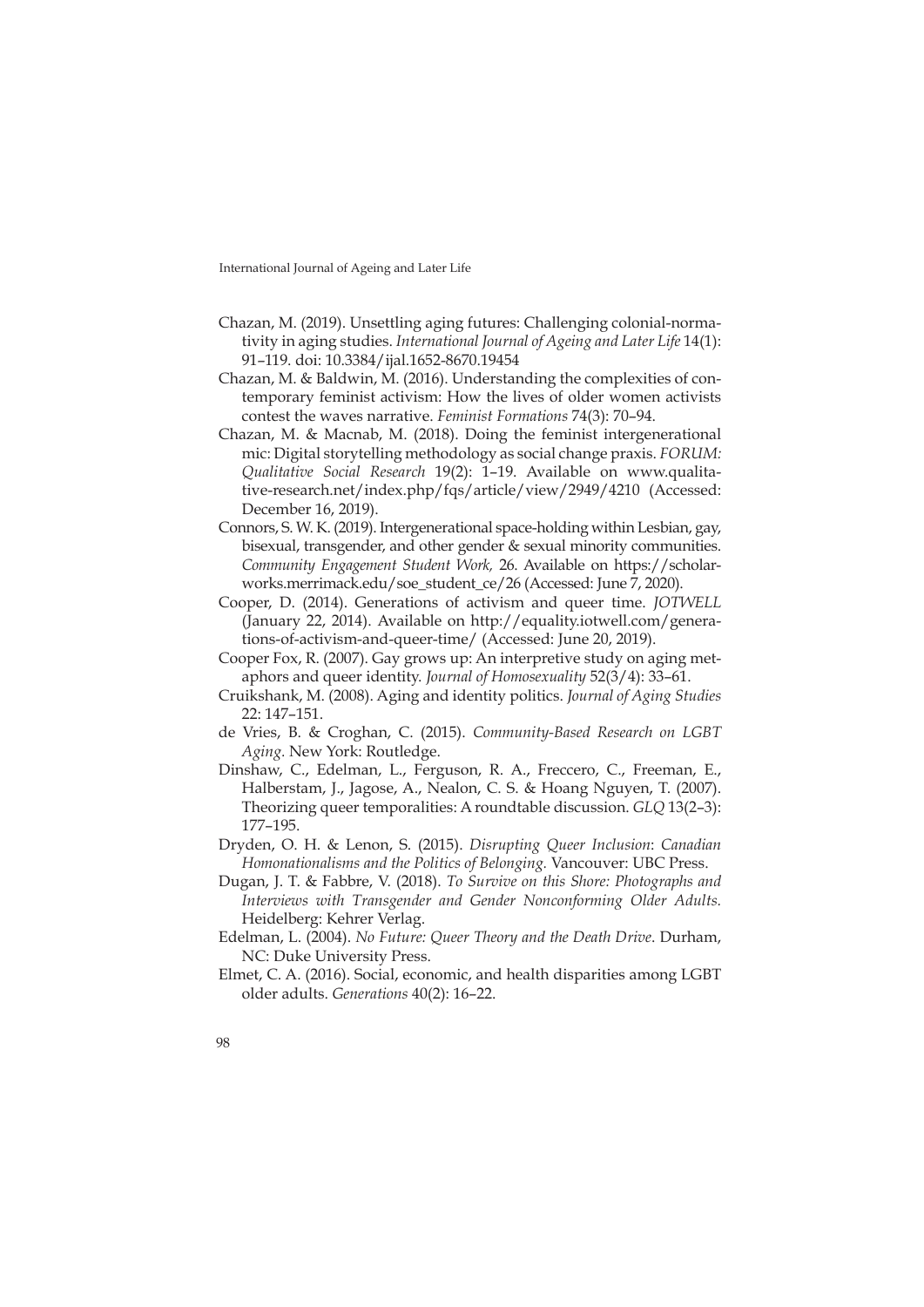- Fabbre, V. D. (2014). Gender transitions in later life: The significance of time in queer aging. *Journal of Gerontological Social Work* 57(2–4): 161–175.
- Farrier, S. (2015). Playing with time: Gay intergenerational performance work and the productive possibilities of queer temporalities. *Journal of Homosexuality* 62: 1398–1418.
- Fredriksen-Goldsen, K. & de Vries, B. (2019). Global aging with pride: International perspectives on LGBT aging. *International Journal of Aging and Human Development* 88(4): 315–324.
- Fredriksen-Goldsen, K. & Muraco, A. (2010). Aging and sexual orientation: A 25-year review of the literature. *Research on Aging* 32(3): 372–413.
- Gidigaa Migizi (Williams, D.). (2018). *Michi Saagiig Nishnaabeg: This is Our Territory.* Winnipeg, MB: ARP Books.
- Ginsburg, F. & Rapp, R. (2017). Making accessible futures: From the capitol crawl to #cripthevote. *Cardozo Law Review* 39*:* 699–718.
- Goltz, D. B. (2013). It gets better: Queer futures, critical frustrations, and radical potentials. *Critical Studies in Media Communication* 30(2): 135–151.
- Grande, S. (2018). Aging, precarity, and the struggle for Indigenous elsewheres. *International Journal of Qualitative Studies in Education* 31(3): 168–176.
- Halberstam, J. (2005). *In a Queer Time and Place: Transgender Bodies, Subcultural Lives.* New York: NYU Press.
- Harley, D. A., Gassaway, L. & Dunkley, L. (2016). Isolation, socialization, recreation, and inclusion of LGBT elders. In D. Harley & P. Teaster (eds.), *Handbook of LGBT Elders* (pp. 563–581). New York: Springer. doi: 10.1007/978-3-319-03623-6\_30
- Hasmanová Marhánková, J. (2019). Places of (in)visibility, LGB aging and the (im)possibilities of coming out to others. *Journal of Aging Studies* 48: 9–16.
- Hess, L. M. (2019). *Queer Aging in North American fiction*. London: Palgrave Macmillan.
- Hostetler, A. J. (2009). Generativity and time in gay men's life stories. In P. L. Hammack & B. Cohler (eds.), *The Story of Sexual Identity: Narrative Perspectives on the Gay and Lesbian Life Course* (pp. 397–424). Oxford: Oxford University Press.
- Hurd, L., Mahal, R., Ng, S. & Kanagasingam, D. (2020). From invisible to extraordinary: Representations of older LGBTQ persons in Canadian print and online news media. *Journal of Aging Studies* 55. doi: 10.1016/ j.jaging.2020.100877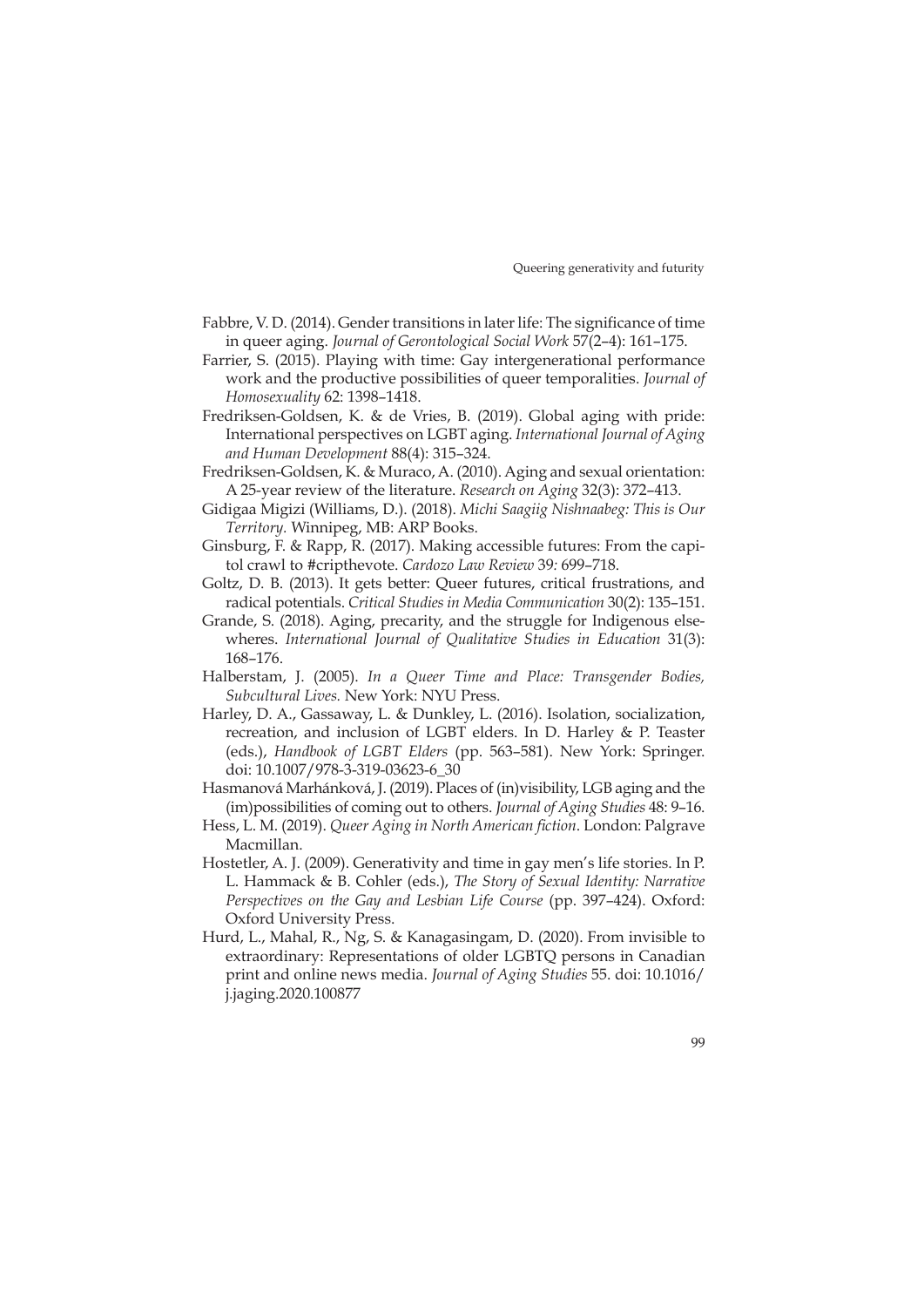- Irving, D. & Raj, R. (eds.). (2014). *Trans Activism in Canada: A reader*. Toronto, ON: Canadian Scholars' Press.
- Jones, R. L. (2011). Imagining bisexual futures: Positive, non-normative later life. *Journal of Bisexuality* 11(2/3): 245–270.
- Kafer, A. (2013). *Feminist, Queer, Crip*. Bloomington: Indiana University Press.
- Kattari, S. K. & Hasche, L. (2016). Differences across age groups in transgender and gender non-conforming people's experiences of health care discrimination, harassment, and victimization. *Journal of Aging and Health* 28(2): 285–306.
- Kia, H. (2016). Hypervisibility: Toward a conceptualization of LGBTQ aging. *Sexuality Research and Social Policy* 13: 46–57.
- Krainitzki, E. (2016). "Older-wiser-lesbians" and "baby-dykes": Mediating age and generation in New Queer Cinema. *Feminist media studies* 16(4): 631–647.
- Loe, M. (2013). The digital life history project: Intergenerational collaborative research. *Gerontology & Geriatrics Education* 34: 26–42.
- Marshall, B. L. (2018). Happily ever after? "Successful ageing" and the heterosexual imaginary. *European Journal of Cultural Studies* 21(3): 363–381.
- Moane, G. (2008). Building strength through challenging homophobia: Liberation workshops with younger and midlife Irish Lesbians. *Journal of Gay & Lesbian Social Services* 20(1–2): 129–145. doi: 10.1080/10538720802179096
- Muñoz, J. E. (2009). *Cruising Utopia: The Then and There of Queer Futurity.* New York: NYU Press.
- Namaste, V. (2014). "We paved the way for whatever tolerance they have in their lives": An interview with Michelle DeVille, "the first door bitch in Montreal." In D. Irving & R. Raj (eds.), *Trans Activism in Canada: A reader* (pp. 19–26). Toronto, ON: Canadian Scholars' Press.
- Ophelian, A. (producer/director) & Florez, S. (co-producer/editor). (2016). *Major!* [Documentary film]. What Do We Want Films with Floating Ophelia Productions. Available on [www.missmajorfilm.com](http://www.missmajorfilm.com) (Accessed: August 6, 2021).
- Perone, A. K., Ingersoll-Dayton, B. & Watkins-Dukhie, K. (2020). Social isolation loneliness among LGBT older adults: Lessons learned from a pilot friendly caller program. *Clinical Social Work Journal* 48: 126–139. doi: 10.1007/s10615-019-00738-8
- Port, C. (2012). No future?: Aging, temporality, history, and reverse chronologies. *Occasion: Interdisciplinary Studies in the Humanities* 4. Available
- 100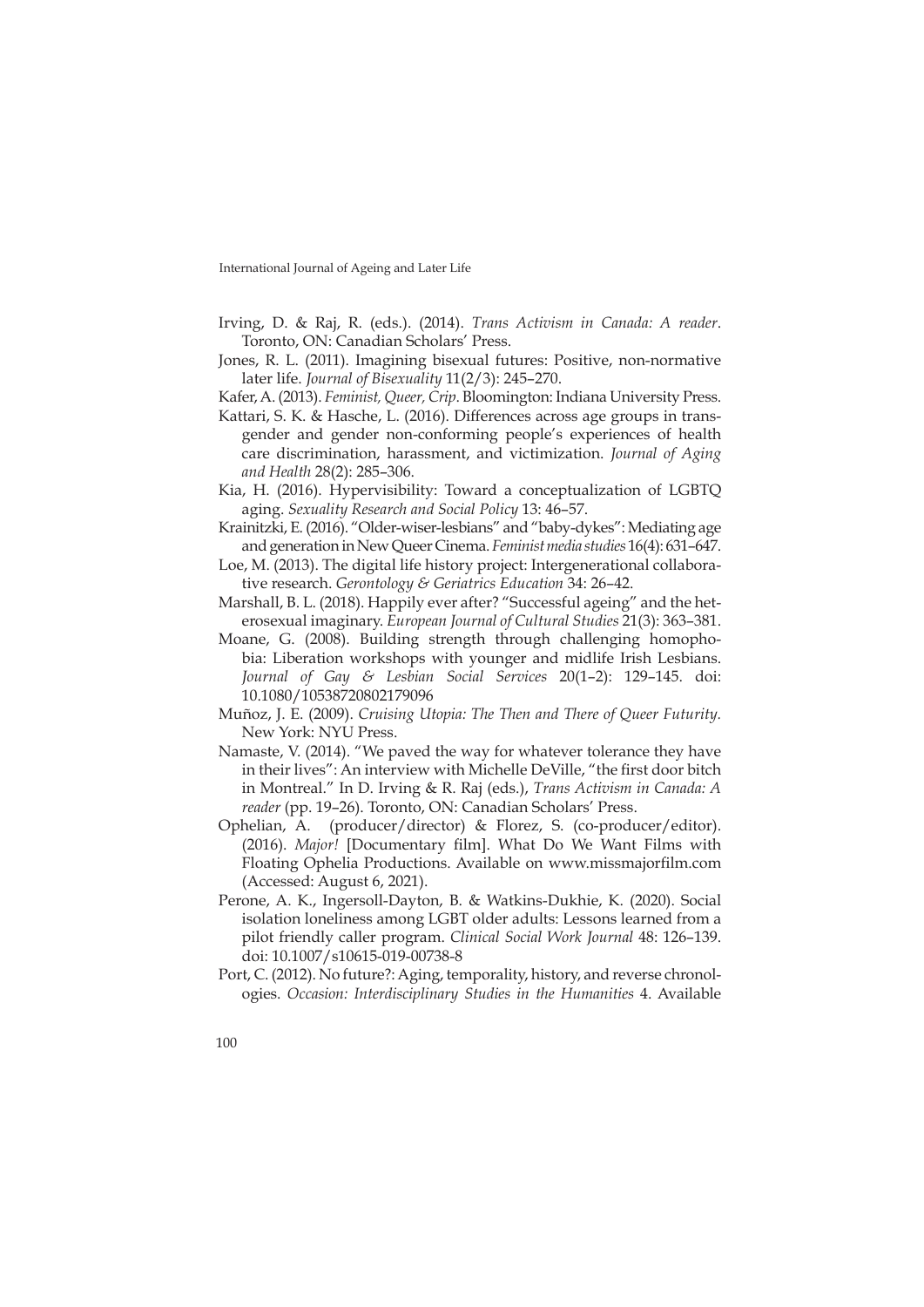on [https://arcade.stanford.edu/sites/default/files/article\\_pdfs/](https://arcade.stanford.edu/sites/default/files/article_pdfs/OCCASION_v04_Port_053112_0.pdf) [OCCASION\\_v04\\_Port\\_053112\\_0.pdf](https://arcade.stanford.edu/sites/default/files/article_pdfs/OCCASION_v04_Port_053112_0.pdf) (Accessed: December 16, 2019).

- Rajan-Rankin, S. (2018). Race, embodiment and later life: Re-animating aging bodies of color. *Journal of Aging Studies* 45: 32–38.
- Ramirez-Valles, J. (2016). *Queer Aging: The Gayby Boomers and a New Frontier for Gerontology.* Oxford: Oxford University Press.
- Reid, C., Greaves, L. & Kirby, S. (2016). *Experience Research Social Change: Critical Methods, Third Edition.* Toronto ON: University of Toronto Press.
- Rice, C., Chandler, E., Rinaldi, J., Changfoot, N., Liddiard, K., Mykitiuk, R. & Mündel, I. (2017). Imagining disability futurities. *Hypatia* 32(2): 1–17.
- Rodriguez, V. N. (2016). "I own my T!": The experience of older transgender people of color regarding personal identity, systems of support, and desires for the future. [Unpublished PhD dissertation]. Smith College. Available on <https://scholarworks.smith.edu/theses/1740> (Accessed: June 20, 2019).
- Roof, J. (1997). Generational difficulties; or, the fear of a barren history. In D. Looser & E. A. Kaplan (eds.), *Generations: Academic Feminists in Dialogue* (pp. 69–87). Minneapolis, MN: University of Minnesota Press.
- Russell, G. M. & Bohan, J. S. (2005). The gay generation gap: Communicating across the LGBT generational divide. *IGLSS* 8(1): 1–8.
- Sandberg, L. & Marshall, B. L. (2017). Queering aging futures. *Societies* 7(3): 1–11.
- Sears, J. T. (2009). *Growing Older: Perspectives on LGBT Aging.* London: Routledge.
- Sium, A. & Ritskes, E. (2013). Speaking truth to power: Indigenous storytelling as an act of living resistance. *Decolonization: Indigeneity, Education, & Society* 2: i–x.
- Taylor, A. & Dokis, M. (2015). *Oshkiigmong: A place where I belong, the tory of the Michi Saagiig (Mississauga) of Curve Lake First Nation.* [Documentary film]. Curve Lake First Nation.
- Tremblay, M. (ed.). (2015). *Queer Mobilizations: Social Movement Activism and Canadian Public Policy.* Vancouver, BC: UBC Press.
- Van Wagenen, A., Driskell, J. & Bradford, J. (2013). "I'm still raring to go": Successful aging among lesbian, gay, bisexual, and transgender older adults. *Journal of Aging Studies* 27: 1–14.